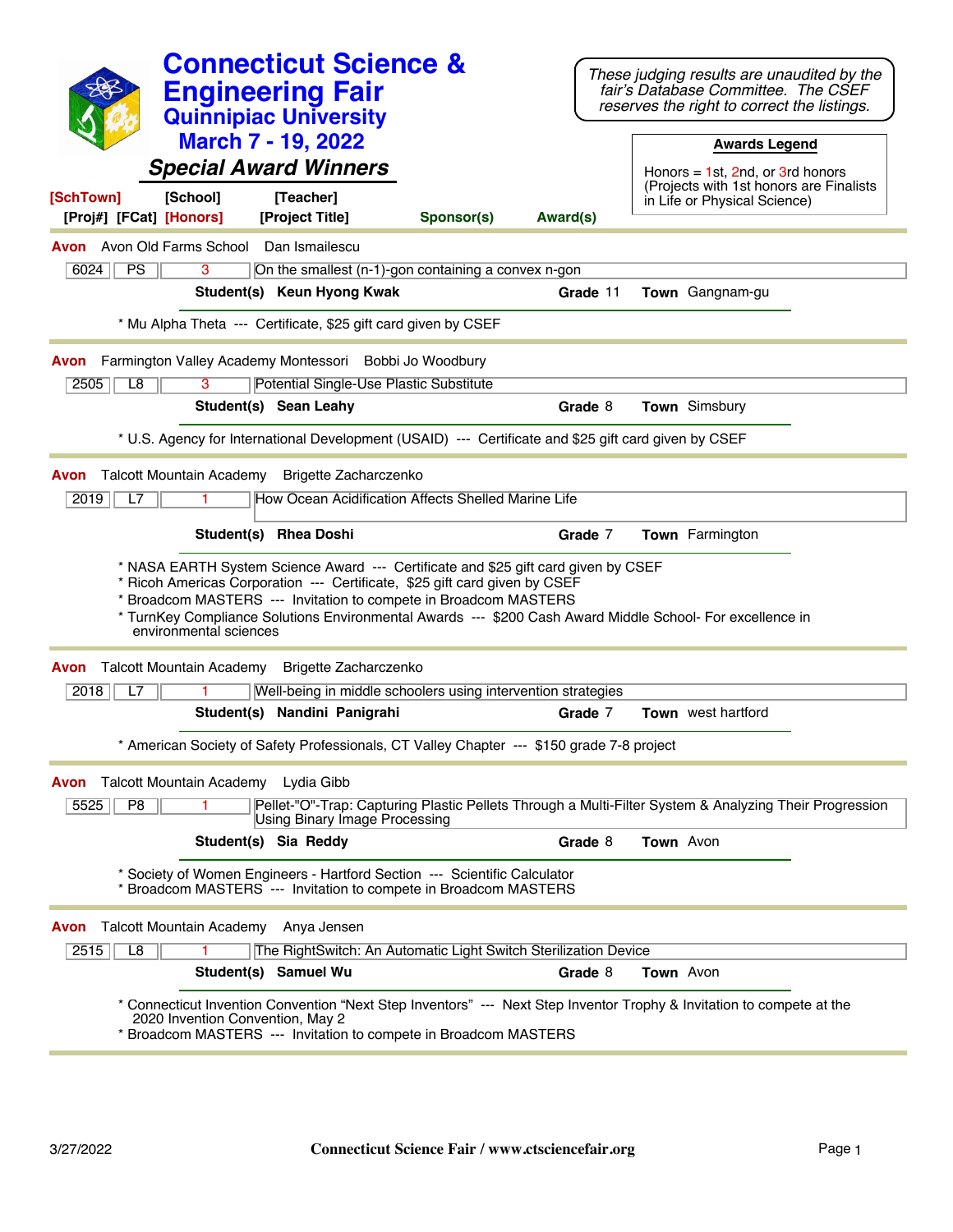| [School]<br>[SchTown]<br>[Proj#] [FCat] [Honors] | [Teacher]<br>[Project Title]                                                                                                                                     | Sponsor(s) | Award(s) |                                                                                                                       |
|--------------------------------------------------|------------------------------------------------------------------------------------------------------------------------------------------------------------------|------------|----------|-----------------------------------------------------------------------------------------------------------------------|
| <b>Fields Memorial School</b><br>Bozrah          | Mr.Fish                                                                                                                                                          |            |          |                                                                                                                       |
| 5521<br>P8<br>$\mathbf{2}$                       |                                                                                                                                                                  |            |          | Alerting Drivers That a Child was Forgotten in a Vehicle With a Circuit Sequence Alert System (CSAS)                  |
|                                                  | Student(s) Andrew Pagnotta                                                                                                                                       |            | Grade 8  | Town Bozrah                                                                                                           |
|                                                  | * U.S. Air Force --- Certificate & \$25 gift card from CSEF                                                                                                      |            |          |                                                                                                                       |
|                                                  | * IEEE, Connecticut Section --- \$100 Honorable Mention                                                                                                          |            |          |                                                                                                                       |
|                                                  | * Society of Women Engineers - Hartford Section --- Scientific Calculator                                                                                        |            |          |                                                                                                                       |
| <b>Bridgeport</b>                                | <b>Bridgeport Aquaculture Center</b><br><b>Kirk Shadle</b>                                                                                                       |            |          |                                                                                                                       |
| LS<br>3<br>3007                                  |                                                                                                                                                                  |            |          | Using Prytheruem extract from Chrysanthemum cinerariifolium as a natural insecticide against Grylloidea               |
|                                                  | Student(s) Albert Capodanno                                                                                                                                      |            | Grade 12 | Town Fairfield                                                                                                        |
|                                                  |                                                                                                                                                                  |            |          | * Susan and Stanley Lessoff Memorial --- Susan and Stanley Lessoff Memorial Award - \$250 Cash and Plaque HS          |
| <b>Bridgeport</b> Bridgeport Aquaculture Center  | <b>Kirk Shadle</b>                                                                                                                                               |            |          |                                                                                                                       |
| 3061<br>LS                                       | through cardiac glycoside extracts                                                                                                                               |            |          | A novel mitigation technique to control the spread of the invasive Spotted Lanternfly (L. Delicatula)                 |
|                                                  | <b>Student(s) Cooper Carr</b>                                                                                                                                    |            | Grade 12 | Town Fairfield                                                                                                        |
|                                                  | * TurnKey Compliance Solutions Environmental Awards --- \$300 Cash Award High School- For excellence in                                                          |            |          |                                                                                                                       |
| environmental sciences                           |                                                                                                                                                                  |            |          | * GENIUS Olympiad --- GENIUS Olympiad Competition for 1st Place HS Environmental Project with \$700 stipend           |
| <b>High School Student</b>                       |                                                                                                                                                                  |            |          | * Milton Fisher Science Fair Award for Innovation and Creativity --- For Excellence in Creativity and Innovation by a |
|                                                  | <b>Bridgeport</b> Bridgeport Aquaculture Center Kirk Shadle                                                                                                      |            |          |                                                                                                                       |
| 3002<br>LS                                       |                                                                                                                                                                  |            |          | Quantifying the interspecific impacts of the native relationships of the Long Island Sound                            |
|                                                  | Student(s) Sarah Davis                                                                                                                                           |            | Grade 12 | Town Trumbull                                                                                                         |
| with \$700 stipend                               | Banning Family Life Science Award --- For excellence in invasive species research, \$100 cash                                                                    |            |          | * GENIUS Olympiad --- GENIUS Olympiad Competition for HS Environmental, Energy, Ecology, or Biodiversity Project      |
| <b>Bridgeport</b> Bridgeport Aquaculture Center  | <b>Kirk Shadle</b>                                                                                                                                               |            |          |                                                                                                                       |
| 6063<br><b>PS</b><br>2                           | Systems                                                                                                                                                          |            |          | Utilizing Rooftop Gardens as a Means of Geothermal Energy Through Ground to Air Heat Transfer                         |
|                                                  | Student(s) Aidan King                                                                                                                                            |            | Grade 12 | <b>Town Milford</b>                                                                                                   |
|                                                  | * American Meteorological Society --- Certificate & \$25 gift card given by CSEF                                                                                 |            |          | * Frederick Olender USC Award in Memory of G. Robert Wisner --- \$250 Cash Award for HS student in USC school         |
| Bridgeport John Winthrop School Ms. Beres        |                                                                                                                                                                  |            |          |                                                                                                                       |
| 2516<br>L8                                       | Which Filtration Material Leads to the Best Drinking Water?                                                                                                      |            |          |                                                                                                                       |
|                                                  | Student(s) Wayne Lewis                                                                                                                                           |            | Grade 8  | Town Bridgeport                                                                                                       |
|                                                  | * American Psychological Association --- Certificate, \$25 gift card given by CSEF<br>* Ricoh Americas Corporation --- Certificate, \$25 gift card given by CSEF |            |          |                                                                                                                       |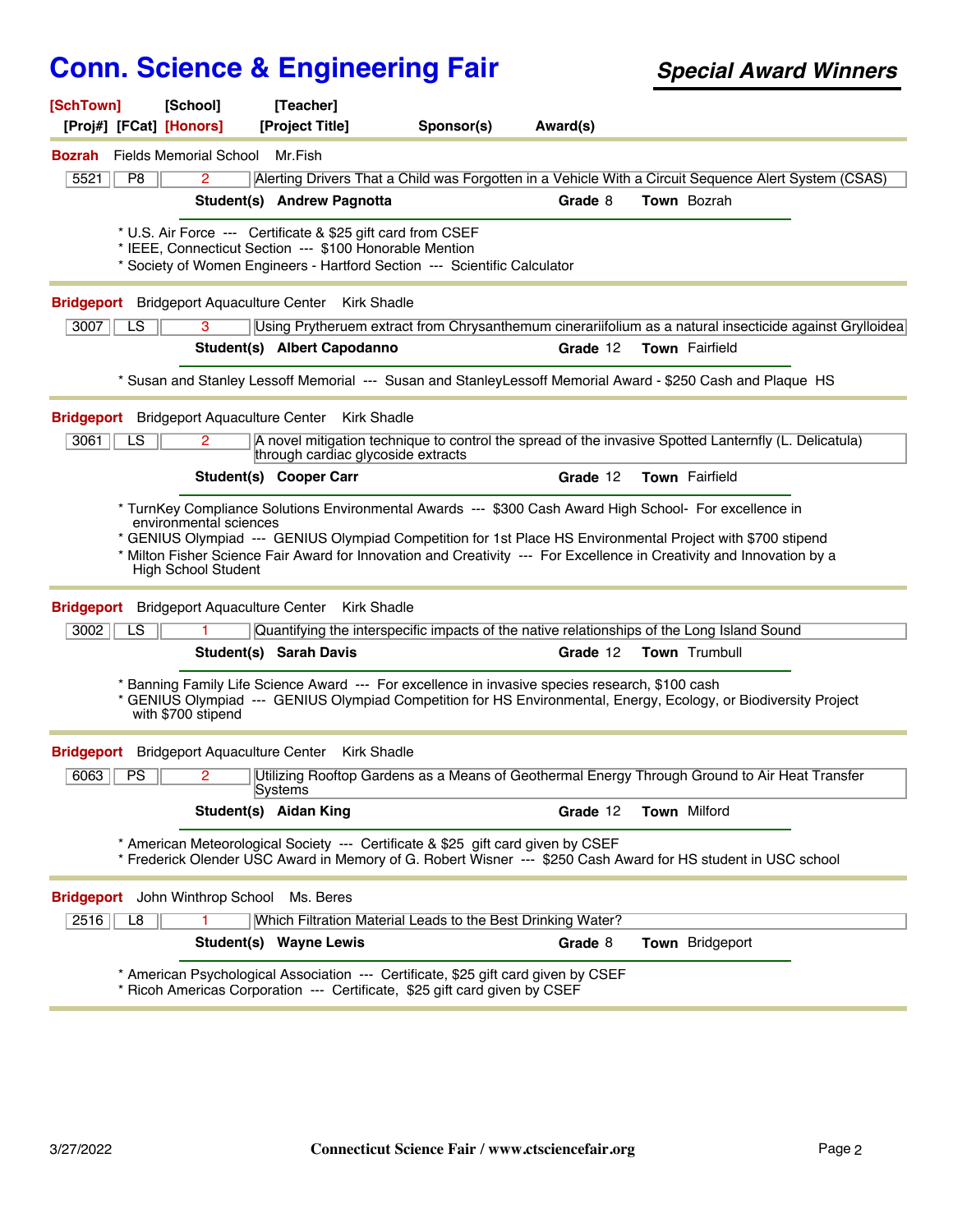| [SchTown]<br>[Proj#] [FCat] [Honors] | [School]                                                    | [Teacher]<br>[Project Title]                                                                                                                                                                                                                                                                                   | Sponsor(s) | Award(s) |                 |  |
|--------------------------------------|-------------------------------------------------------------|----------------------------------------------------------------------------------------------------------------------------------------------------------------------------------------------------------------------------------------------------------------------------------------------------------------|------------|----------|-----------------|--|
|                                      |                                                             | <b>Bridgeport</b> Waltersville School John Cunningham                                                                                                                                                                                                                                                          |            |          |                 |  |
| 4012<br>PT.                          | $\overline{3}$                                              | Does Potato Variety Affect Electrical Output in a Potato Battery?                                                                                                                                                                                                                                              |            |          |                 |  |
|                                      |                                                             | Student(s) Luna Santiago                                                                                                                                                                                                                                                                                       |            | Grade 8  | Town BRIDGEPORT |  |
|                                      |                                                             | Delani Bailey                                                                                                                                                                                                                                                                                                  |            | Grade 8  | Town Bridgeport |  |
|                                      |                                                             | * Alumni Botany Awards --- Alumni Middle School Botany Award- \$100 Cash                                                                                                                                                                                                                                       |            |          |                 |  |
| <b>Cheshire</b>                      | Cheshire High School Julie Barker                           |                                                                                                                                                                                                                                                                                                                |            |          |                 |  |
| 6030<br><b>PS</b>                    | 2                                                           | How Raspberry Pi Microcomputers and Computer Vision Artificial Intelligence Can Be Utilized to Provide<br>Aid to the Visually Impaired Community                                                                                                                                                               |            |          |                 |  |
|                                      |                                                             | Student(s) Siddhant Bhardwaj                                                                                                                                                                                                                                                                                   |            | Grade 11 | Town Cheshire   |  |
|                                      |                                                             | * Zepke Awards --- \$125 - For the Best Use of Electronic Circuitry- Senior High<br>* Jon Stone Memorial Award --- Jon Stone Award for Innovative Engineering- \$100                                                                                                                                           |            |          |                 |  |
| <b>Cheshire</b>                      |                                                             | Dodd Middle School Clare Gonzalez                                                                                                                                                                                                                                                                              |            |          |                 |  |
| 5509<br>P <sub>8</sub>               |                                                             | A Domestic Violence Alerting Device Comprised of an Analog Sound Level Meter OLED Display and iOS<br>Mobile App built using Swift                                                                                                                                                                              |            |          |                 |  |
|                                      |                                                             | Student(s) Suchita Srinivasan                                                                                                                                                                                                                                                                                  |            | Grade 8  | Town Cheshire   |  |
|                                      | an audiologist<br>students - \$100<br>Middle School Student | * Robert Francoeur Memorial Award --- Creative or innovative project in engineering or computer science by female<br>* Milton Fisher Science Fair Award for Innovation and Creativity --- For Excellence in Creativity and Innovation by a<br>* Broadcom MASTERS --- Invitation to compete in Broadcom MASTERS |            |          |                 |  |
| <b>Cheshire</b>                      | St. Bridget School                                          | Michelle. Carroll                                                                                                                                                                                                                                                                                              |            |          |                 |  |
| 5011<br>P7                           |                                                             | Coding an Affordable Goat Identification System for All Farmers                                                                                                                                                                                                                                                |            |          |                 |  |
|                                      |                                                             | <b>Student(s) Avery Fowler</b>                                                                                                                                                                                                                                                                                 |            | Grade 7  | Town Cheshire   |  |
|                                      |                                                             | * National Center for Inquiry Learning --- Danielle & Maggie Award for Imagination - MS \$100<br>Dreams Unlimited Award --- \$100 Cash Award + Certificate to each student<br>* Broadcom MASTERS --- Invitation to compete in Broadcom MASTERS                                                                 |            |          |                 |  |
| <b>Cheshire</b>                      | St. Bridget School                                          | Mrs. Michelle Carol                                                                                                                                                                                                                                                                                            |            |          |                 |  |
| 5504<br>P <sub>8</sub>               | 2                                                           | <b>Electrolyte Challenge</b>                                                                                                                                                                                                                                                                                   |            |          |                 |  |
|                                      |                                                             | Student(s) Hailey Greasley                                                                                                                                                                                                                                                                                     |            | Grade 8  | Town Naugatuck  |  |
|                                      |                                                             | * American Society of Safety Professionals, CT Valley Chapter --- \$150 grade 7-8 project                                                                                                                                                                                                                      |            |          |                 |  |
| <b>Danbury</b>                       |                                                             | Henry Abbott Technical High School andrew ipkovich                                                                                                                                                                                                                                                             |            |          |                 |  |
| 3048<br>LS                           |                                                             | ways to safely provide lightening service to cosmetology customers using safer chemicals or organic<br>products                                                                                                                                                                                                |            |          |                 |  |
|                                      |                                                             | Student(s) Ruth Pacheco                                                                                                                                                                                                                                                                                        |            | Grade 11 | Town danbury    |  |
|                                      |                                                             | * American Society of Safety Professionals, CT Valley Chapter --- \$200 grade 9-12 project                                                                                                                                                                                                                     |            |          |                 |  |
|                                      |                                                             |                                                                                                                                                                                                                                                                                                                |            |          |                 |  |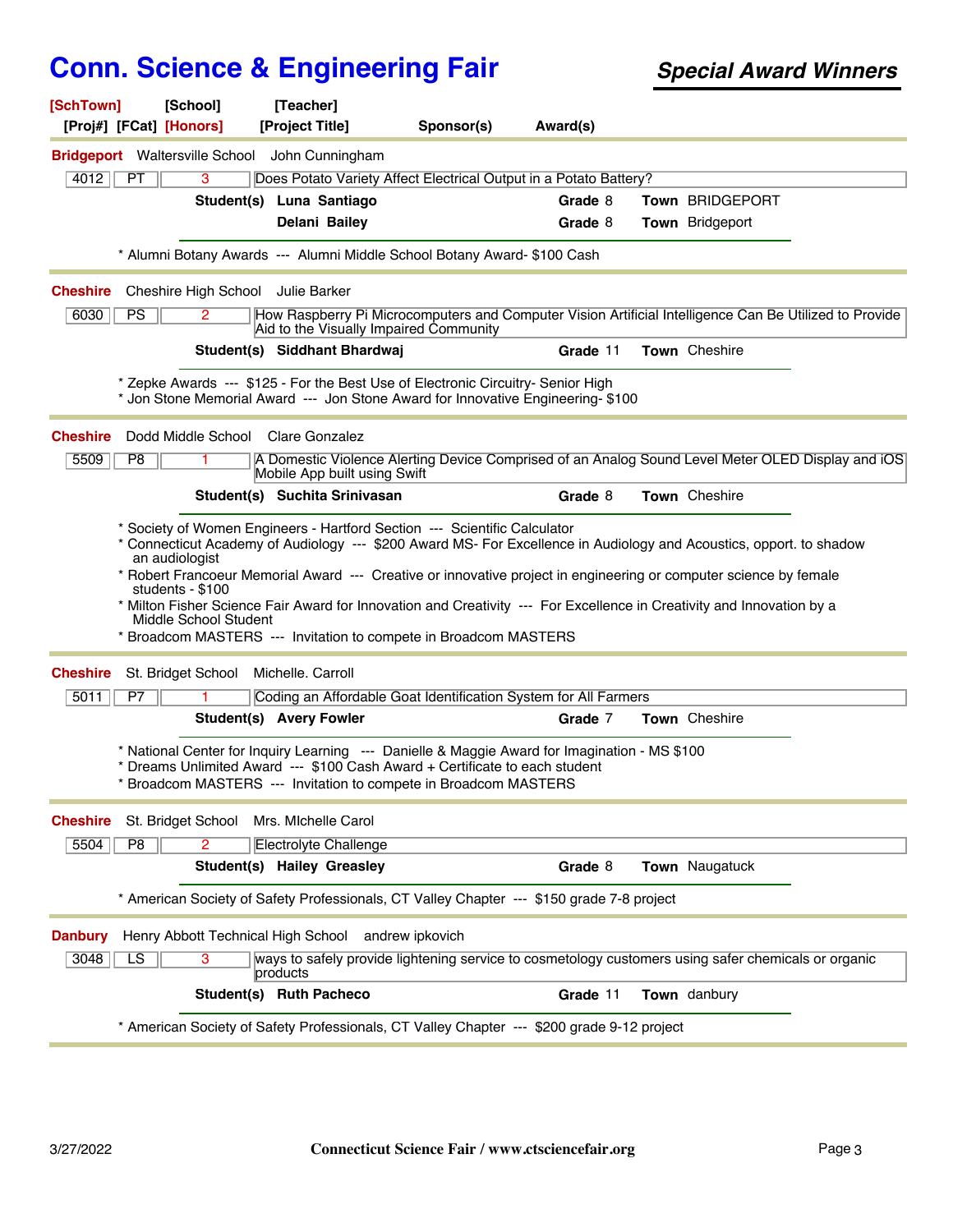| [SchTown]<br>[Proj#] [FCat] [Honors] | [School]                   | [Teacher]<br>[Project Title]                                                                                                                                                                                                                                                                                                                                                                                                          | Sponsor(s) | Award(s) |                     |  |
|--------------------------------------|----------------------------|---------------------------------------------------------------------------------------------------------------------------------------------------------------------------------------------------------------------------------------------------------------------------------------------------------------------------------------------------------------------------------------------------------------------------------------|------------|----------|---------------------|--|
| <b>Danbury</b>                       |                            | Westside Middle School Academy Jon Neuhausel                                                                                                                                                                                                                                                                                                                                                                                          |            |          |                     |  |
| 5510<br>P8                           |                            | The Effects of Ice Mitigation Strategies on Livestock Waterers                                                                                                                                                                                                                                                                                                                                                                        |            |          |                     |  |
|                                      |                            | Student(s) Sophia Blumenreich                                                                                                                                                                                                                                                                                                                                                                                                         |            | Grade 8  | Town Danbury        |  |
|                                      |                            | * J.A. Augustine Award --- \$100 for excellence in physical sciences<br>* Broadcom MASTERS --- Invitation to compete in Broadcom MASTERS                                                                                                                                                                                                                                                                                              |            |          |                     |  |
| <b>Danbury</b>                       |                            | Westside Middle School Academy Jon Neuhausel                                                                                                                                                                                                                                                                                                                                                                                          |            |          |                     |  |
| P8<br>5514                           |                            | Model System Design For Technology-Assisted Insulin Regulation                                                                                                                                                                                                                                                                                                                                                                        |            |          |                     |  |
|                                      |                            | Student(s) Sydney Borst                                                                                                                                                                                                                                                                                                                                                                                                               |            | Grade 8  | <b>Town</b> Danbury |  |
|                                      |                            | * IEEE, Connecticut Section --- \$100 Honorable Mention<br>* GENIUS Olympiad --- GENIUS Olympiad Competition for Highest Placing USC 8th grade Project with \$700 stipend<br>* Broadcom MASTERS --- Invitation to compete in Broadcom MASTERS                                                                                                                                                                                         |            |          |                     |  |
| <b>Danbury</b>                       |                            | Westside Middle School Academy Jon Neuhausel                                                                                                                                                                                                                                                                                                                                                                                          |            |          |                     |  |
| 4013<br>PT                           |                            | Benefit of Granular and Mesh Filters on Concentrations of Microplastics in Water                                                                                                                                                                                                                                                                                                                                                      |            | Grade 8  | Town Danbury        |  |
|                                      |                            | Student(s) Krrish Brahmkshatriya<br><b>Benjamin Miller</b>                                                                                                                                                                                                                                                                                                                                                                            |            | Grade 8  | Town Danbury        |  |
|                                      |                            | <b>Alexander Herzegovitch</b>                                                                                                                                                                                                                                                                                                                                                                                                         |            | Grade 8  | Town Danbury        |  |
| <b>Danbury</b>                       | School                     | * John S. Kendall Memorial Awards --- \$300 John S. Kendall Award for Excellence In Mechanical Engineering - Middle<br>Westside Middle School Academy Jonathan Neuhausel                                                                                                                                                                                                                                                              |            |          |                     |  |
| 5009<br>P7                           |                            | Impact of prediction methods on the percentage accuracy of a stock forecast.                                                                                                                                                                                                                                                                                                                                                          |            |          |                     |  |
|                                      |                            | Student(s) Alejandro Mayorga                                                                                                                                                                                                                                                                                                                                                                                                          |            | Grade 7  | Town Danbury        |  |
|                                      | Middle School Phys Science | * Talcott Mountain Science Center & Academy --- Founder's Award - \$450 Saturday Mentorship Course at TMSC -                                                                                                                                                                                                                                                                                                                          |            |          |                     |  |
| <b>Danbury</b>                       |                            | Westside Middle School Academy Jon Neuhausel                                                                                                                                                                                                                                                                                                                                                                                          |            |          |                     |  |
| P8<br>5501                           | 2                          | The effect that hours of the night have on magnitude per square arcsecond on a sky quality meter                                                                                                                                                                                                                                                                                                                                      |            |          |                     |  |
|                                      |                            | <b>Student(s) David Miller</b>                                                                                                                                                                                                                                                                                                                                                                                                        |            | Grade 8  | <b>Town</b> Danbury |  |
|                                      |                            | * National Center for Inquiry Learning --- Danielle & Maggie Award for Imagination - MS \$100                                                                                                                                                                                                                                                                                                                                         |            |          |                     |  |
| <b>Danbury</b>                       |                            | Westside Middle School Academy Jonathan Neuhausel                                                                                                                                                                                                                                                                                                                                                                                     |            |          |                     |  |
| 5505<br>P <sub>8</sub>               |                            | Design and Testing of an Integrated 360 Degree Pi Camera System for Deep Well Rescue Mission                                                                                                                                                                                                                                                                                                                                          |            |          |                     |  |
|                                      |                            | Student(s) Sandhya Sudarsanam                                                                                                                                                                                                                                                                                                                                                                                                         |            | Grade 8  | Town Danbury        |  |
|                                      |                            | * Office of Naval Research- U.S. Navy / U.S. Marine Corps --- Middle School- Certificate, \$25 gift card given by CSEF<br>* IEEE, Connecticut Section --- \$250 Honors Award -Junior<br>* Jon Chapitis Memorial Award --- John Chapitis Spirit of Innovation Award - MS \$100<br>* Zepke Awards --- \$100 - For the Best Use of Electronic Circuitry- Middle School<br>Broadcom MASTERS --- Invitation to compete in Broadcom MASTERS |            |          |                     |  |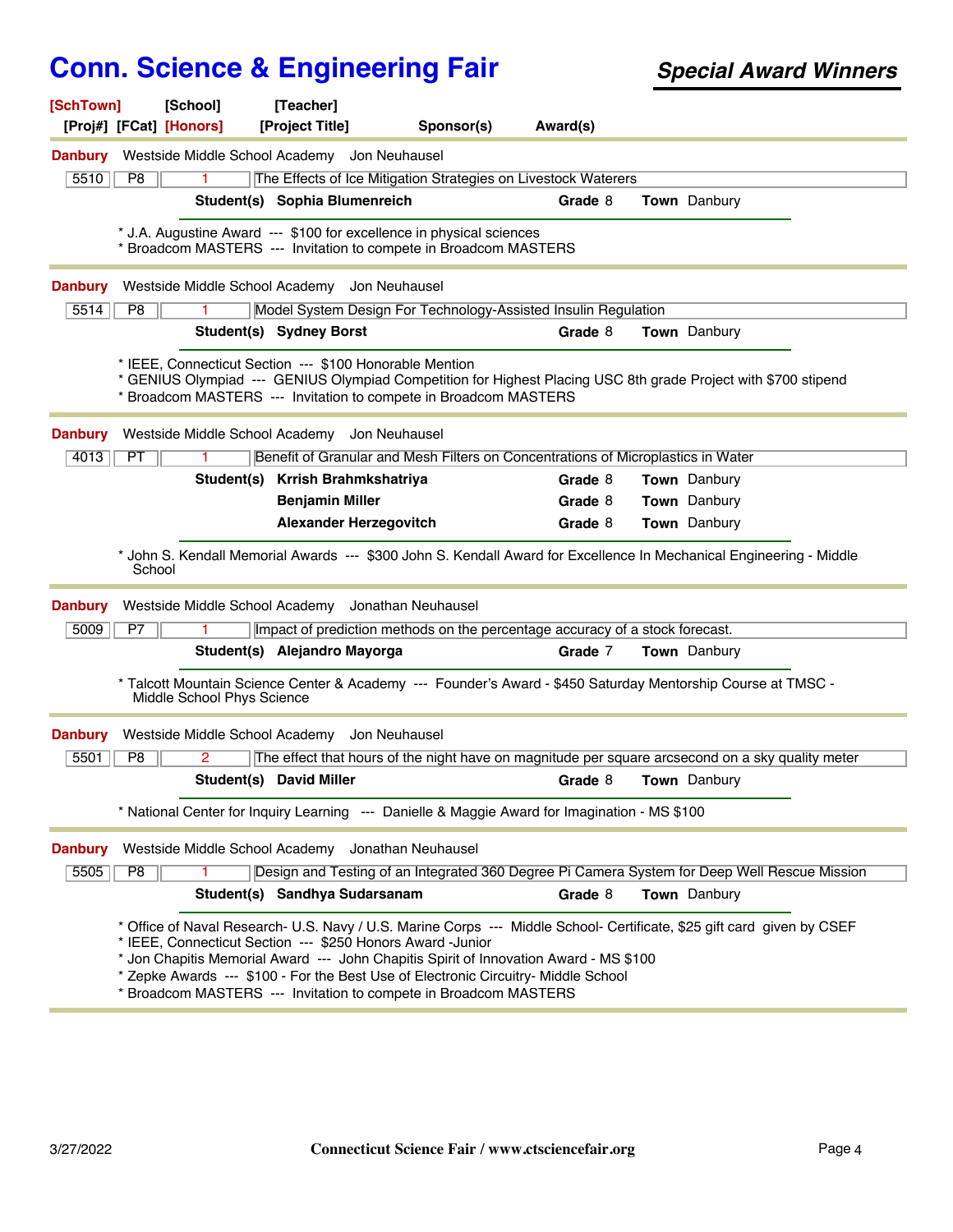| [SchTown]<br>[Proj#] [FCat] [Honors]                             | [School]                | [Teacher]<br>[Project Title]                                                                                                                                      | Sponsor(s) | Award(s)                                                                                                                                                                                                            |                               |  |
|------------------------------------------------------------------|-------------------------|-------------------------------------------------------------------------------------------------------------------------------------------------------------------|------------|---------------------------------------------------------------------------------------------------------------------------------------------------------------------------------------------------------------------|-------------------------------|--|
| Darien High School<br>Darien                                     |                         | David Lewis                                                                                                                                                       |            |                                                                                                                                                                                                                     |                               |  |
| LS<br>3097                                                       | 1                       |                                                                                                                                                                   |            | The effect of microplastic ingestion on the health of parasites (Cryptocotyle lingua) in periwinkles                                                                                                                |                               |  |
|                                                                  |                         | (Littorina littorea).                                                                                                                                             |            |                                                                                                                                                                                                                     |                               |  |
|                                                                  |                         | Student(s) Alison Enters                                                                                                                                          |            | Grade 12                                                                                                                                                                                                            | <b>Town</b> Darien            |  |
|                                                                  |                         |                                                                                                                                                                   |            | * Project Oceanology --- Individual - 1 Ocean Camp slot + T-Shirt & cap, First Place Senior                                                                                                                         |                               |  |
| Darien High School<br>Darien                                     |                         | David Lewis                                                                                                                                                       |            |                                                                                                                                                                                                                     |                               |  |
| PS<br>6071                                                       | 1.                      |                                                                                                                                                                   |            | Cloud Identification in Mars Daily Global Maps with Deep Learning                                                                                                                                                   |                               |  |
|                                                                  |                         | Student(s) Sebastian Mengwall                                                                                                                                     |            | Grade 12                                                                                                                                                                                                            | <b>Town</b> Darien            |  |
|                                                                  | Software and T-shirt    |                                                                                                                                                                   |            | * MapleSoft Awards for Applied Mathematics and Modeling --- For execlence in Mathematics and Modeling - Maple                                                                                                       |                               |  |
| <b>Ellington</b>                                                 | Ellington Middle School | Scott Raiola                                                                                                                                                      |            |                                                                                                                                                                                                                     |                               |  |
| 5007<br>P7                                                       |                         | Wall climbing soft robot                                                                                                                                          |            |                                                                                                                                                                                                                     |                               |  |
|                                                                  |                         |                                                                                                                                                                   |            |                                                                                                                                                                                                                     | Town Ellington                |  |
|                                                                  |                         | Student(s) Thomas Gerlach<br>Connecticut Architecture Foundation, William M. Mack, AIA Award.<br>* Broadcom MASTERS --- Invitation to compete in Broadcom MASTERS |            | Grade 7<br>* CT Architecture Foundation - The William M. Mack, AIA Award --- \$250 Gift Certificate to Barnes and Noble from the<br>* Demos R Us Award --- \$150 Cash Award-- Clear Execution of Research-7th Grade |                               |  |
| Chiaravalle Academy                                              |                         | Mrs. Quinby                                                                                                                                                       |            |                                                                                                                                                                                                                     |                               |  |
| 1008<br>LT                                                       | $\overline{2}$          | How music affects pill bugs behaviors.                                                                                                                            |            |                                                                                                                                                                                                                     |                               |  |
|                                                                  |                         | Student(s) Anna Burnham                                                                                                                                           |            | Grade 7<br>Grade 7                                                                                                                                                                                                  | Town Suffield<br>Town Windsor |  |
|                                                                  |                         | <b>Hadley Buttrey</b><br>* American Psychological Association --- Certificate, \$25 gift card given by CSEF                                                       |            |                                                                                                                                                                                                                     |                               |  |
| Chiaravalle Academy                                              |                         | <b>Timothy Coleman</b>                                                                                                                                            |            |                                                                                                                                                                                                                     |                               |  |
| 1014<br>LT                                                       | 2                       |                                                                                                                                                                   |            | Sodium Bicarbonate as a Cost Effective Method for Raising the pH of Soil                                                                                                                                            |                               |  |
|                                                                  |                         | <b>Student(s) Lainey Czerwiec</b>                                                                                                                                 |            | Grade 8                                                                                                                                                                                                             | Town Feeding Hills            |  |
|                                                                  |                         | <b>Olivia Keise</b>                                                                                                                                               |            | Grade 8                                                                                                                                                                                                             | <b>Town</b> South Windsor     |  |
|                                                                  |                         | <b>Bridget Kelly</b>                                                                                                                                              |            | Grade 8                                                                                                                                                                                                             | Town Enfield                  |  |
|                                                                  |                         |                                                                                                                                                                   |            | * U.S. Agency for International Development (USAID) --- Certificate and \$25 gift card given by CSEF                                                                                                                |                               |  |
| Chiaravalle Academy                                              |                         | Mr. Coleman                                                                                                                                                       |            |                                                                                                                                                                                                                     |                               |  |
| <b>Enfield</b><br><b>Enfield</b><br><b>Enfield</b><br>LT<br>1002 | $\overline{2}$          | Optimum Composting For Eisenia fetida                                                                                                                             |            |                                                                                                                                                                                                                     |                               |  |
|                                                                  | Student(s)              | <b>Sage Pierce</b>                                                                                                                                                |            | Grade 8                                                                                                                                                                                                             | Town Enfield                  |  |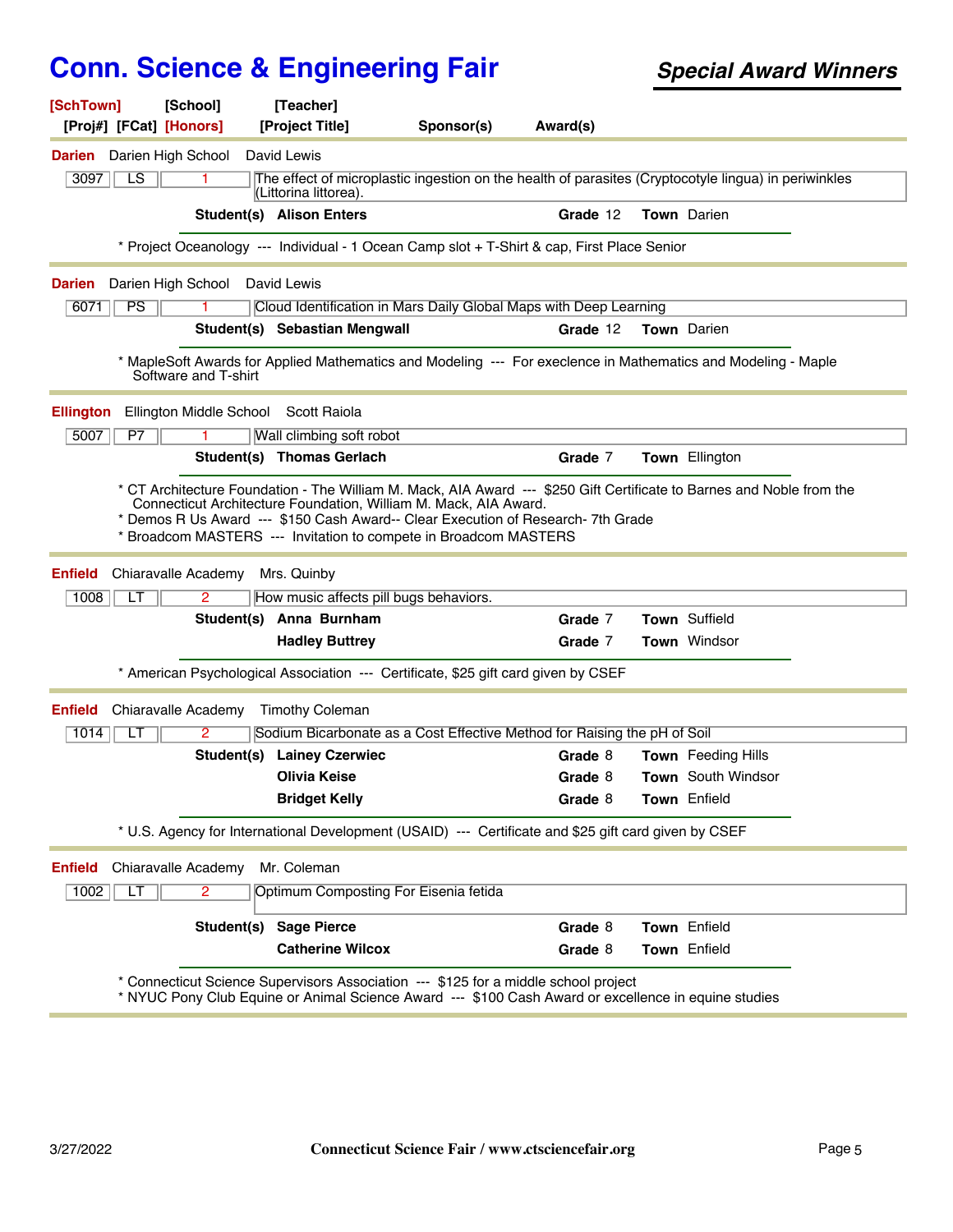| [SchTown]<br>[Proj#] [FCat] [Honors]       | [School]                | [Teacher]<br>[Project Title]                            | Sponsor(s)                                                                                                                                                                                                                                                                                                   | Award(s) |                           |  |
|--------------------------------------------|-------------------------|---------------------------------------------------------|--------------------------------------------------------------------------------------------------------------------------------------------------------------------------------------------------------------------------------------------------------------------------------------------------------------|----------|---------------------------|--|
| <b>Enfield</b>                             | Chiaravalle Academy     | <b>Timothy Coleman</b>                                  |                                                                                                                                                                                                                                                                                                              |          |                           |  |
| 4014<br>PT                                 |                         |                                                         | Can You Separate Solids and Liquids Going Down Your Sink                                                                                                                                                                                                                                                     |          |                           |  |
|                                            |                         | Student(s) Caleb Quinby                                 |                                                                                                                                                                                                                                                                                                              | Grade 7  | Town Windsor              |  |
|                                            |                         | <b>Holt Serrano</b>                                     |                                                                                                                                                                                                                                                                                                              | Grade 7  | Town Somers               |  |
|                                            |                         |                                                         | * Broadcom MASTERS --- Invitation to compete in Broadcom MASTERS                                                                                                                                                                                                                                             |          |                           |  |
| <b>Enfield</b>                             | Chiaravalle Academy     | <b>Timothy Coleman</b>                                  |                                                                                                                                                                                                                                                                                                              |          |                           |  |
| 1003<br>LТ                                 |                         |                                                         | Comparing Kale Growth In Hydroponics Versus Potting Soil In Winter                                                                                                                                                                                                                                           |          |                           |  |
|                                            |                         | Student(s) Carys Wilson                                 |                                                                                                                                                                                                                                                                                                              | Grade 7  | Town Somers               |  |
|                                            |                         | <b>Delphine Lamattina</b>                               |                                                                                                                                                                                                                                                                                                              | Grade 7  | <b>Town</b> West Hartford |  |
|                                            |                         |                                                         | * Broadcom MASTERS --- Invitation to compete in Broadcom MASTERS                                                                                                                                                                                                                                             |          |                           |  |
| Farmington Miss Porter's School Betty Wang |                         |                                                         |                                                                                                                                                                                                                                                                                                              |          |                           |  |
| 3078<br>LS                                 |                         |                                                         | Using Single-Cell Analysis to Explore Prognostic Genes in Prostate Cancer                                                                                                                                                                                                                                    |          |                           |  |
|                                            |                         | Student(s) Junyue Ma                                    |                                                                                                                                                                                                                                                                                                              | Grade 11 | <b>Town</b> Farmington    |  |
|                                            |                         |                                                         | * Regeneron Biomedical Science Award --- Certificate & \$500.00 cash                                                                                                                                                                                                                                         |          |                           |  |
|                                            |                         |                                                         |                                                                                                                                                                                                                                                                                                              |          |                           |  |
|                                            |                         | <b>Fishers Island</b> Fishers Island School Carol Giles |                                                                                                                                                                                                                                                                                                              |          |                           |  |
| 3083<br>LS                                 | 2                       |                                                         | The Effects Ocean Acidification has on the Antimicrobial properties of Sulfur Nanoparticles from the<br>Marine Sponge Species Halichondria Bowerbanki.                                                                                                                                                       |          |                           |  |
|                                            |                         | Student(s) Madeleine Hatfield                           |                                                                                                                                                                                                                                                                                                              | Grade 11 | Town GROTON               |  |
|                                            |                         |                                                         | * CSEF Board of Directors Award --- certificate and \$25 Amazon gift card given by CSF                                                                                                                                                                                                                       |          |                           |  |
| Greenwich                                  | Brunswick School        | Dana Montanez                                           |                                                                                                                                                                                                                                                                                                              |          |                           |  |
| 6061<br><b>PS</b>                          | 2                       |                                                         | Optimization of the Sleep Cycle by Activation of the Parasympathetic Nervous System Using Low-<br>frequency Vibrations and Heart Rate Variability Analysis.                                                                                                                                                  |          |                           |  |
|                                            |                         | Student(s) Ryan Kulsakdinun                             |                                                                                                                                                                                                                                                                                                              | Grade 11 | Town Armonk               |  |
|                                            |                         |                                                         | * Lunch with a Patent Attorney --- Lunch with a Patent Attorney                                                                                                                                                                                                                                              |          |                           |  |
| Greenwich Brunswick School Dana Montanez   |                         |                                                         |                                                                                                                                                                                                                                                                                                              |          |                           |  |
| 6501<br><b>PST</b>                         | $\overline{2}$          |                                                         | Thermal Desalination: A More Efficient and Sustainable Alternative to Reverse Osmosis                                                                                                                                                                                                                        |          |                           |  |
|                                            |                         | Student(s) Robert MacNaughton                           |                                                                                                                                                                                                                                                                                                              | Grade 10 | Town Bronxville           |  |
|                                            |                         | <b>Michael Yeager</b>                                   |                                                                                                                                                                                                                                                                                                              | Grade 10 | Town Greenwich            |  |
|                                            |                         |                                                         | * Stockholm Junior Water Prize --- Certificate, \$25 gift card by CSEF, possible advance to further competition<br>* CT Architecture Foundation - The William M. Mack, AIA Award --- \$250 Gift Certificate to Barnes and Noble from the<br>Connecticut Architecture Foundation, William M. Mack, AIA Award. |          |                           |  |
| <b>Greenwich</b>                           | <b>Brunswick School</b> | Dana Montanez                                           |                                                                                                                                                                                                                                                                                                              |          |                           |  |
| 3510<br>∣ LST                              | 2                       |                                                         | A comparative analysis of the presence of microplastics in soil and rainwater between rural areas, urban<br>areas, and areas adjacent to trash burning facilities                                                                                                                                            |          |                           |  |
|                                            |                         | Student(s) Jackson Wolfram                              |                                                                                                                                                                                                                                                                                                              | Grade 11 | <b>Town</b> Riverside     |  |
|                                            |                         | <b>Tomas Delgado</b>                                    |                                                                                                                                                                                                                                                                                                              | Grade 11 | Town Riverside            |  |
|                                            |                         |                                                         | * American Meteorological Society --- Certificate & \$25 gift card given by CSEF                                                                                                                                                                                                                             |          |                           |  |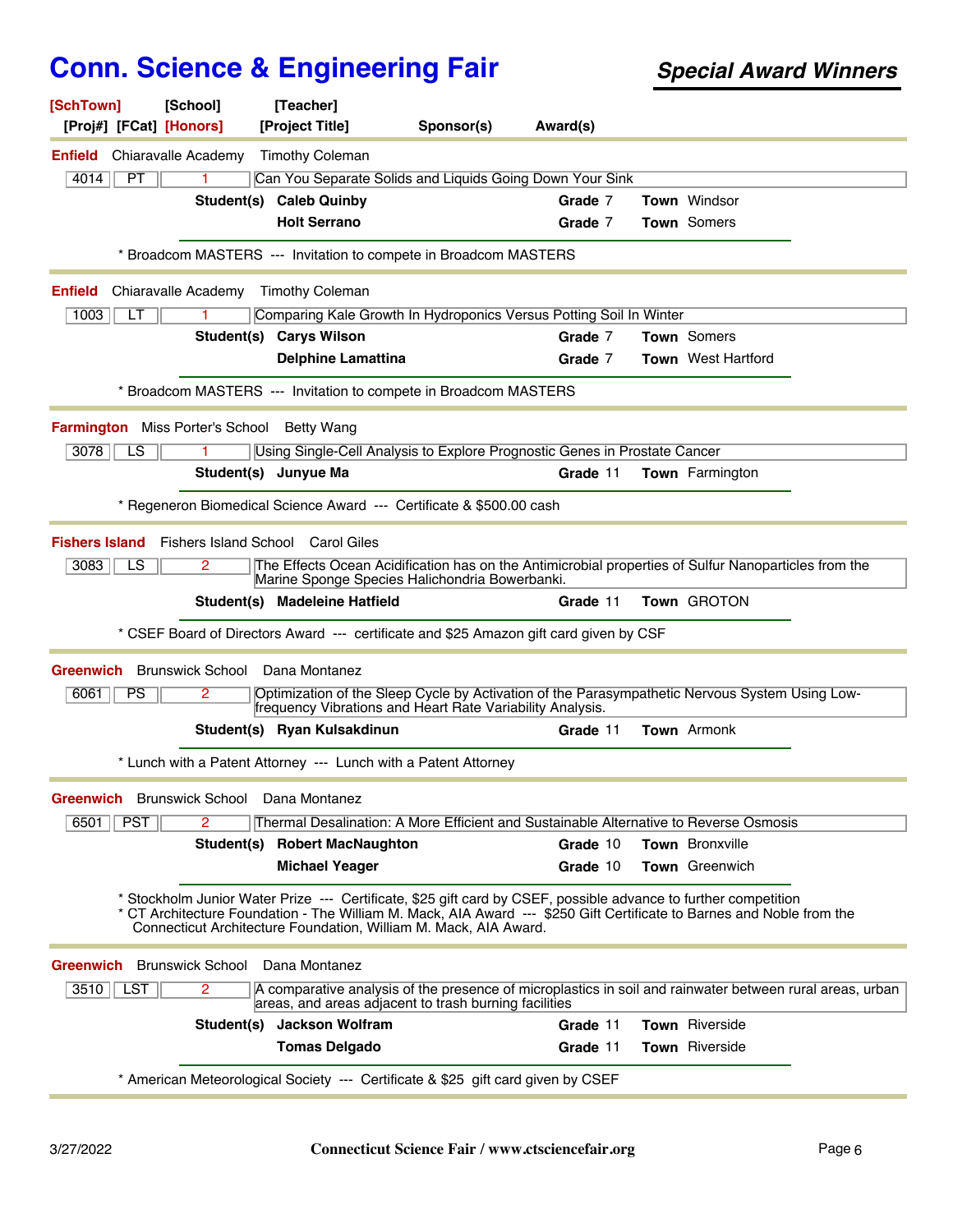| [SchTown]<br>[Proj#] [FCat] [Honors]                       | [School] | [Teacher]<br>[Project Title]                                          | Sponsor(s)                                                                                                                                                                                                                                                                                                  | Award(s) |          |                       |  |
|------------------------------------------------------------|----------|-----------------------------------------------------------------------|-------------------------------------------------------------------------------------------------------------------------------------------------------------------------------------------------------------------------------------------------------------------------------------------------------------|----------|----------|-----------------------|--|
| Greenwich Greenwich Catholic School Mrs. Carol Lutz        |          |                                                                       |                                                                                                                                                                                                                                                                                                             |          |          |                       |  |
| 1007<br>LТ                                                 | 1.       | Ready, Set, Grow                                                      |                                                                                                                                                                                                                                                                                                             |          |          |                       |  |
|                                                            |          | <b>Student(s) Nicholas Barone</b>                                     |                                                                                                                                                                                                                                                                                                             | Grade 7  |          | <b>Town</b> Stamford  |  |
|                                                            |          | <b>Luke Mannello</b>                                                  |                                                                                                                                                                                                                                                                                                             | Grade 7  |          | Town Stamford         |  |
|                                                            |          |                                                                       | * Broadcom MASTERS --- Invitation to compete in Broadcom MASTERS                                                                                                                                                                                                                                            |          |          |                       |  |
| <b>Greenwich</b> Greenwich Catholic School Mrs. Carol Lutz |          |                                                                       |                                                                                                                                                                                                                                                                                                             |          |          |                       |  |
| 5010<br>P7                                                 | 3        | <b>House Elevation</b>                                                |                                                                                                                                                                                                                                                                                                             |          |          |                       |  |
|                                                            |          | Student(s) Ornella Saviano                                            |                                                                                                                                                                                                                                                                                                             | Grade 7  |          | Town Stamford         |  |
|                                                            |          |                                                                       | * Office of Naval Research- U.S. Navy / U.S. Marine Corps --- Middle School- Certificate, \$25 gift card given by CSEF                                                                                                                                                                                      |          |          |                       |  |
| <b>Greenwich</b> Greenwich Country Day School              |          | Nathan Haag                                                           |                                                                                                                                                                                                                                                                                                             |          |          |                       |  |
| 3017<br>LS                                                 | 3        |                                                                       | Could Hydroponics be the Solution to a Sustainable Food System?                                                                                                                                                                                                                                             |          |          |                       |  |
|                                                            |          | Student(s) Isabella Brahmst                                           |                                                                                                                                                                                                                                                                                                             | Grade 12 |          | Town South Salem      |  |
|                                                            |          |                                                                       | * Institute of Food Technologists, Nutmeg Section --- \$150 award + invitation to Awards Night Dinner with guest                                                                                                                                                                                            |          |          |                       |  |
| Greenwich Greenwich Country Day School Nathan Haag         |          |                                                                       |                                                                                                                                                                                                                                                                                                             |          |          |                       |  |
| 6070<br><b>PS</b>                                          | з        | Prototype of a Cleaning Robot                                         |                                                                                                                                                                                                                                                                                                             |          |          |                       |  |
|                                                            |          |                                                                       |                                                                                                                                                                                                                                                                                                             |          |          |                       |  |
|                                                            |          | Student(s) Ellie Hochberg                                             |                                                                                                                                                                                                                                                                                                             | Grade 11 | Town Rye |                       |  |
|                                                            |          |                                                                       | * Office of Naval Research- U.S. Navy / U.S. Marine Corps --- High School- Certificate, \$75.00 gift card given by ONR                                                                                                                                                                                      |          |          |                       |  |
| Greenwich Greenwich High School Andrew Bramante            |          |                                                                       |                                                                                                                                                                                                                                                                                                             |          |          |                       |  |
| 6027<br><b>PS</b>                                          |          |                                                                       | Simple Remediation of Heavy Metal and Fertilizer Runoff Water Contaminants via Carbon Nanotube                                                                                                                                                                                                              |          |          |                       |  |
|                                                            |          | Infused Pinus strobus Xylem Filtration<br>Student(s) Justin Bernstein |                                                                                                                                                                                                                                                                                                             | Grade 9  |          | <b>Town</b> Greenwich |  |
| School                                                     |          |                                                                       | * American Meteorological Society --- Certificate & \$25 gift card given by CSEF<br>* National Oceanic and Atmospheric Administration --- Certificate and \$25 gift card given by CSEF<br>* John S. Kendall Memorial Awards --- \$500 John S. Kendall Award for Excellence In Mechanical Engineering - High |          |          |                       |  |
| <b>Greenwich</b>                                           |          | Greenwich High School Andrew Bramante                                 |                                                                                                                                                                                                                                                                                                             |          |          |                       |  |
| 3025<br>LS                                                 | 2        |                                                                       | Rapid, Visual Detection of Benadryl Cocktails via Competitive, Amine-Responsive Fluorophores                                                                                                                                                                                                                |          |          |                       |  |
|                                                            |          | Student(s) Angelina Fogarty                                           |                                                                                                                                                                                                                                                                                                             | Grade 11 |          | Town old greenwich    |  |
|                                                            |          |                                                                       | Connecticut Science Supervisors Association --- \$125 for a high school project                                                                                                                                                                                                                             |          |          |                       |  |
| <b>Greenwich</b>                                           |          | Greenwich High School Andrew Bramante                                 |                                                                                                                                                                                                                                                                                                             |          |          |                       |  |
| 3012<br>LS                                                 | 2        | and Promote Phosphorus Absorption.                                    | Synthesis of Polysaccharide-Encapsulated Hydroxyapatite Nanocomposites to Stimulate Plant Growth                                                                                                                                                                                                            |          |          |                       |  |
|                                                            |          | Student(s) Isabella Gega                                              |                                                                                                                                                                                                                                                                                                             | Grade 11 |          | Town Greenwich CT     |  |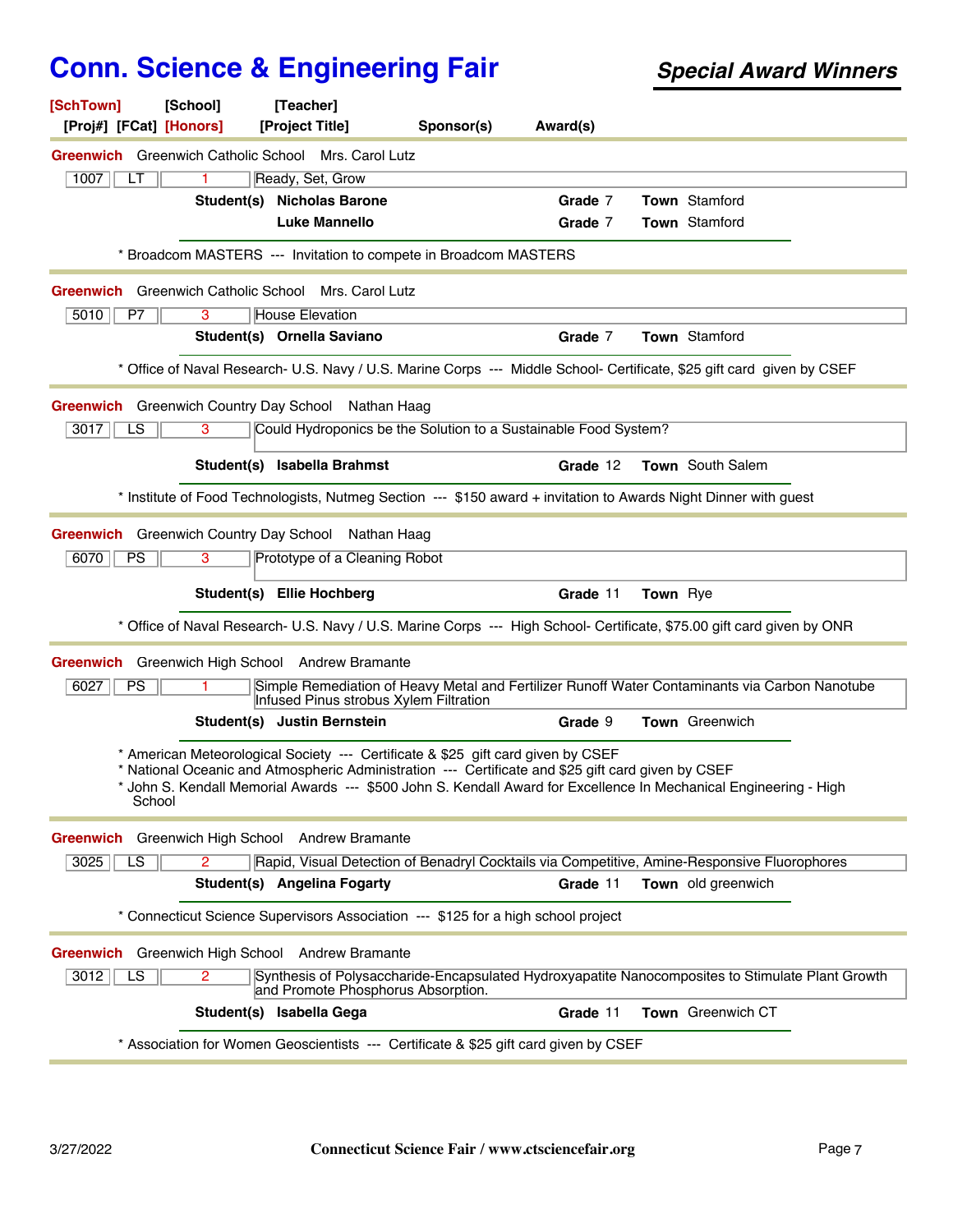| [SchTown]<br>[Proj#] [FCat] [Honors] | [School]                                | [Teacher]<br>[Project Title]                           | Sponsor(s)                                                                                                                                                                                                                                                                                                                                                                                                               | Award(s) |                       |  |
|--------------------------------------|-----------------------------------------|--------------------------------------------------------|--------------------------------------------------------------------------------------------------------------------------------------------------------------------------------------------------------------------------------------------------------------------------------------------------------------------------------------------------------------------------------------------------------------------------|----------|-----------------------|--|
|                                      |                                         | <b>Greenwich</b> Greenwich High School Andrew Bramante |                                                                                                                                                                                                                                                                                                                                                                                                                          |          |                       |  |
| 3030<br>LS                           |                                         | Rapid Ischemic Stroke Treatment                        | Design of a Novel, Dual-Functioning Tissue Plasminogen Activator and Anticoagulant Therapeutic for                                                                                                                                                                                                                                                                                                                       |          |                       |  |
|                                      |                                         | Student(s) Ambika Grover                               |                                                                                                                                                                                                                                                                                                                                                                                                                          | Grade 11 | Town Riverside        |  |
|                                      |                                         |                                                        | * U.S. Metric Association --- Certificate & \$25 gift card given by CSEF<br>* Society for In Vitro Biology --- Certificate and \$25 gift card given by CSEF                                                                                                                                                                                                                                                              |          |                       |  |
|                                      |                                         | Greenwich Greenwich High School Andrew Bramante        |                                                                                                                                                                                                                                                                                                                                                                                                                          |          |                       |  |
| 3059<br>LS                           | 2                                       |                                                        | The Influence of Social Capital on Covid-19 Vaccine Hesitancy                                                                                                                                                                                                                                                                                                                                                            |          |                       |  |
|                                      |                                         | Student(s) Zara Haque                                  |                                                                                                                                                                                                                                                                                                                                                                                                                          | Grade 9  | <b>Town</b> Riverside |  |
|                                      | Software and T-shirt                    |                                                        | * MapleSoft Awards for Applied Mathematics and Modeling --- For execlence in Mathematics and Modeling - Maple                                                                                                                                                                                                                                                                                                            |          |                       |  |
|                                      |                                         | Greenwich Greenwich High School Andrew Bramante        |                                                                                                                                                                                                                                                                                                                                                                                                                          |          |                       |  |
| 6080<br>PS                           |                                         | <b>Filtration System</b>                               | Remediation of Fire-Foam PFAs from Contaminated Water Using an Eco-Friendly and Reusable Water                                                                                                                                                                                                                                                                                                                           |          |                       |  |
|                                      |                                         | Student(s) Adam Kleshchelski                           |                                                                                                                                                                                                                                                                                                                                                                                                                          | Grade 11 | Town Cos Cob          |  |
|                                      | Technology, \$30,000 (\$7,500 per year) |                                                        | * Stockholm Junior Water Prize --- Certificate, \$25 gift card by CSEF, possible advance to further competition<br>* University of Hartford Scholarships --- University of Hartford Scholarship- For Excellence in Engineering, or                                                                                                                                                                                       |          |                       |  |
|                                      |                                         | Greenwich Greenwich High School Andrew Bramante        |                                                                                                                                                                                                                                                                                                                                                                                                                          |          |                       |  |
| 6039<br><b>PS</b>                    |                                         |                                                        | Eco-Friendly Remediation of Polycyclic Aromatic Hydrocarbons in Stormwater via Magnesium-Infused<br>Calcite Crystal, Supramolecular Hydrogel Scaffolding                                                                                                                                                                                                                                                                 |          |                       |  |
|                                      |                                         | Student(s) Audrey Lin                                  |                                                                                                                                                                                                                                                                                                                                                                                                                          | Grade 10 | <b>Town</b> Riverside |  |
|                                      | with \$700 stipend                      |                                                        | * GENIUS Olympiad --- GENIUS Olympiad Competition for HS Environmental, Energy, Ecology, or Biodiversity Project                                                                                                                                                                                                                                                                                                         |          |                       |  |
| Greenwich                            |                                         | Greenwich High School Andrew Bramante                  |                                                                                                                                                                                                                                                                                                                                                                                                                          |          |                       |  |
| 6060<br><b>PS</b>                    | 1.                                      | Superhydrophobic, Textile Framework                    | Increasing Elasticity, Durability, and Function of Wearable PANI-Sense pH Health Monitors via a                                                                                                                                                                                                                                                                                                                          |          |                       |  |
|                                      |                                         | Student(s) Madeline Minichetti                         |                                                                                                                                                                                                                                                                                                                                                                                                                          | Grade 11 | <b>Town</b> Greenwich |  |
|                                      | Technology, \$30,000 (\$7,500 per year) |                                                        | * University of Hartford Scholarships --- University of Hartford Scholarship- For Excellence in Engineering, or                                                                                                                                                                                                                                                                                                          |          |                       |  |
|                                      |                                         | Greenwich Greenwich High School Andrew Bramante        |                                                                                                                                                                                                                                                                                                                                                                                                                          |          |                       |  |
| 6082<br><b>PS</b>                    |                                         | Sponges                                                | Biomimetic Removal of Microspheres Water Contaminants, via Calcite-Infused, Coral-like Melamine                                                                                                                                                                                                                                                                                                                          |          |                       |  |
|                                      |                                         | Student(s) Naomi Park                                  |                                                                                                                                                                                                                                                                                                                                                                                                                          | Grade 10 | Town Riverside        |  |
|                                      | Senior & T-Shirt                        |                                                        | * Association for Women Geoscientists --- Certificate & \$25 gift card given by CSEF<br>Stockholm Junior Water Prize --- Certificate, \$25 gift card by CSEF, possible advance to further competition<br>* National Oceanic and Atmospheric Administration --- Certificate and \$25 gift card given by CSEF<br>* Southeastern New England Marine Educators (SENEME) --- \$100 award and membership in SENEME - 1st Place |          |                       |  |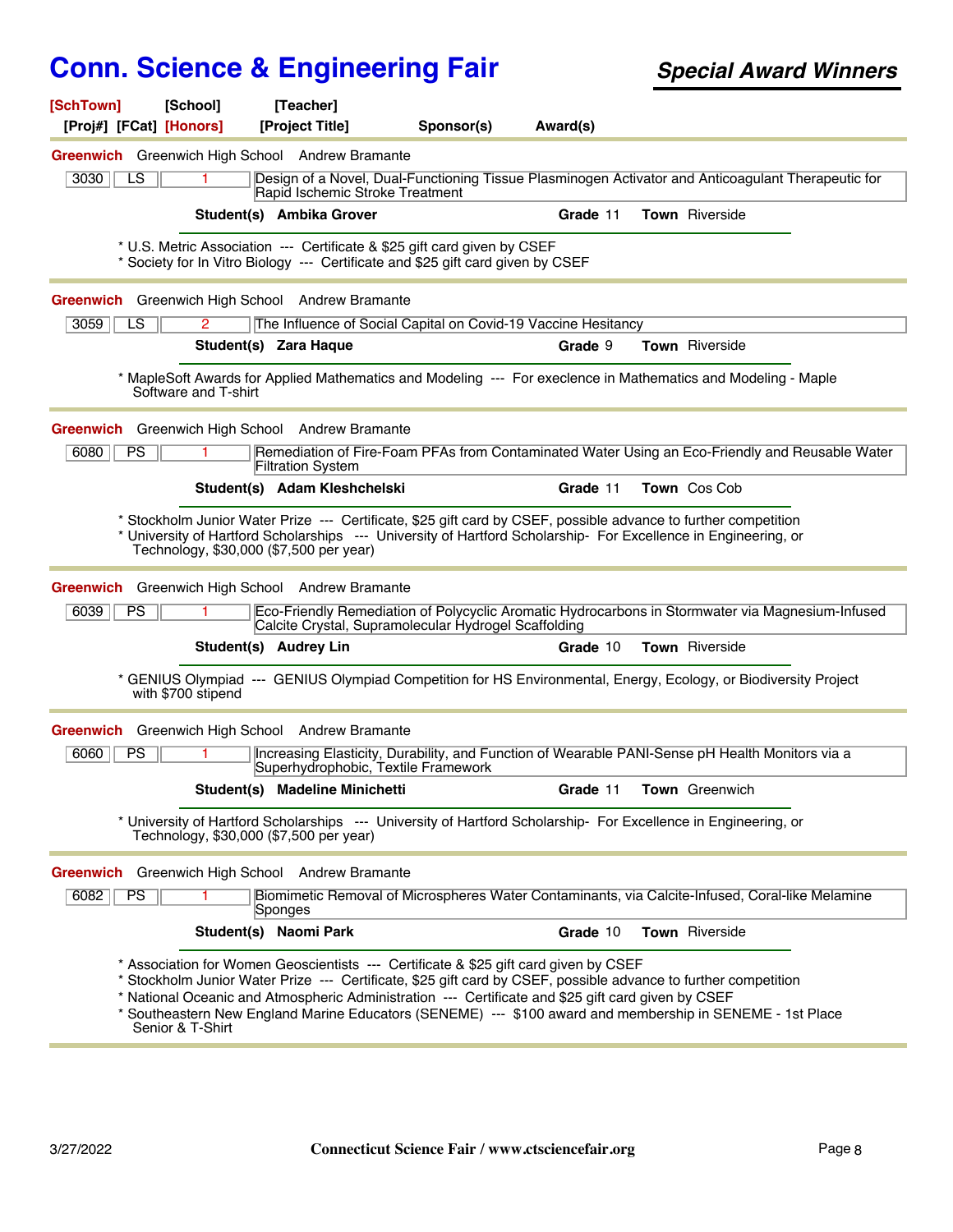| [SchTown]     | [School]<br>[Proj#] [FCat] [Honors]                       | [Teacher]<br>[Project Title]                                                                                                                                                                                                                               | Sponsor(s) | Award(s) |                                                                                                                                                                                                                                                                                                                                                              |
|---------------|-----------------------------------------------------------|------------------------------------------------------------------------------------------------------------------------------------------------------------------------------------------------------------------------------------------------------------|------------|----------|--------------------------------------------------------------------------------------------------------------------------------------------------------------------------------------------------------------------------------------------------------------------------------------------------------------------------------------------------------------|
|               |                                                           | Greenwich Greenwich High School Andrew Bramante                                                                                                                                                                                                            |            |          |                                                                                                                                                                                                                                                                                                                                                              |
| 3063          | LS<br>2                                                   | Radiation                                                                                                                                                                                                                                                  |            |          | Design of a Wearable, Skin-Specific UVB Sensor for Instantaneous Detection of Skin-Damaging                                                                                                                                                                                                                                                                  |
|               |                                                           | Student(s) Yurika Sakai                                                                                                                                                                                                                                    |            | Grade 11 | Town Greenwich                                                                                                                                                                                                                                                                                                                                               |
|               |                                                           | * U.S. Metric Association --- Certificate & \$25 gift card given by CSEF<br>* American Society of Safety Professionals, CT Valley Chapter --- \$200 grade 9-12 project<br>* Jon Stone Memorial Award --- Jon Stone Award for Innovative Engineering- \$100 |            |          | * University of Connecticut Academic Excellence Scholarship --- Academic Excellence Life Sciences scholarship                                                                                                                                                                                                                                                |
|               |                                                           | Greenwich Greenwich High School Andrew Bramante                                                                                                                                                                                                            |            |          |                                                                                                                                                                                                                                                                                                                                                              |
| 6042          | <b>PS</b><br>1.                                           | Honey and Wild Bee Pollinators                                                                                                                                                                                                                             |            |          | Controlled Delivery of Sulfoxaflor Pesticide via Cinnamaldehyde-infused Hydrogels to Reduce Toxicity to                                                                                                                                                                                                                                                      |
|               |                                                           | Student(s) Elizabeth Wallace                                                                                                                                                                                                                               |            | Grade 11 | Town Old Greenwich                                                                                                                                                                                                                                                                                                                                           |
|               |                                                           | * Association for Women Geoscientists --- Certificate & \$25 gift card given by CSEF                                                                                                                                                                       |            |          | * The Goodwin-Niering Center for the Environment --- \$100 for "Excellence in Environmental Conservation Studies"                                                                                                                                                                                                                                            |
|               | <b>Greenwich</b> Sacred Heart Greenwich                   | Joan Fei                                                                                                                                                                                                                                                   |            |          |                                                                                                                                                                                                                                                                                                                                                              |
| 6091          | <b>PS</b><br>2                                            | Phosphates and Nitrates in the Long Island Sound                                                                                                                                                                                                           |            |          | Designing and Testing an Activated Carbon Cloth Storm Drain Filter to Reduce the Prevalence of                                                                                                                                                                                                                                                               |
|               |                                                           | Student(s) Abby Barnett                                                                                                                                                                                                                                    |            | Grade 12 | <b>Town</b> Darien                                                                                                                                                                                                                                                                                                                                           |
|               | Card from CSEF<br><b>Greenwich</b> Sacred Heart Greenwich | * American Meteorological Society --- Certificate & \$25 gift card given by CSEF<br>Joan Fei                                                                                                                                                               |            |          | Stockholm Junior Water Prize --- Certificate, \$25 gift card by CSEF, possible advance to further competition<br>* Connecticut College-Physics, Astronomy, & Geophysics Dept. --- Senior Award: Certificate, & teeshirt & \$25 Amazon                                                                                                                        |
| 3004          | LS<br>$\mathbf{2}^{\circ}$                                |                                                                                                                                                                                                                                                            |            |          | Using NYC Parks Department "Report a Sighting" Data to Investigate the Relationship Between<br>Emotional Response to Wildlife and Borough and Environmental Racism in New York City                                                                                                                                                                          |
|               |                                                           | Student(s) Annie O'Connor                                                                                                                                                                                                                                  |            | Grade 12 | <b>Town</b> Rye                                                                                                                                                                                                                                                                                                                                              |
|               | Society for Science                                       |                                                                                                                                                                                                                                                            |            |          | * National Geographic That's Geography! - Cultivating Empathy for the Earth Award --- Certificate & \$100 Cash from                                                                                                                                                                                                                                          |
| Guilford      |                                                           | Guilford High School Dr. James Carlson                                                                                                                                                                                                                     |            |          |                                                                                                                                                                                                                                                                                                                                                              |
| 6065          | PS<br>3                                                   | A New Hybrid: Harnessing the Power of Friction                                                                                                                                                                                                             |            |          |                                                                                                                                                                                                                                                                                                                                                              |
|               |                                                           | Student(s) Michael Neiss                                                                                                                                                                                                                                   |            | Grade 11 | Town Guilford                                                                                                                                                                                                                                                                                                                                                |
|               | Lubrication<br>year)                                      |                                                                                                                                                                                                                                                            |            |          | Office of Naval Research- U.S. Navy / U.S. Marine Corps --- High School- Certificate, \$75.00 gift card given by ONR<br>* Vanderbilt Chemicals, LLC --- \$150 Vanderbilt Chemicals Award for Excellence in Tribology and Sustainable<br>* University of New Haven Scholarship Awards --- University of New Haven 4 year scholarship - \$96,000 (\$24,000 per |
| <b>Hamden</b> |                                                           | Hamden Hall Country Day School Frank Gasparro                                                                                                                                                                                                              |            |          |                                                                                                                                                                                                                                                                                                                                                              |
| 5507          | $\overline{2}$<br>P8                                      | 2009 MacBook Restoration                                                                                                                                                                                                                                   |            |          |                                                                                                                                                                                                                                                                                                                                                              |
|               |                                                           | Student(s) Andrei Balas                                                                                                                                                                                                                                    |            | Grade 8  | <b>Town</b> Cheshire                                                                                                                                                                                                                                                                                                                                         |
|               |                                                           | * Wisner Chairman's Award --- \$500 cash & Plaque MS                                                                                                                                                                                                       |            |          |                                                                                                                                                                                                                                                                                                                                                              |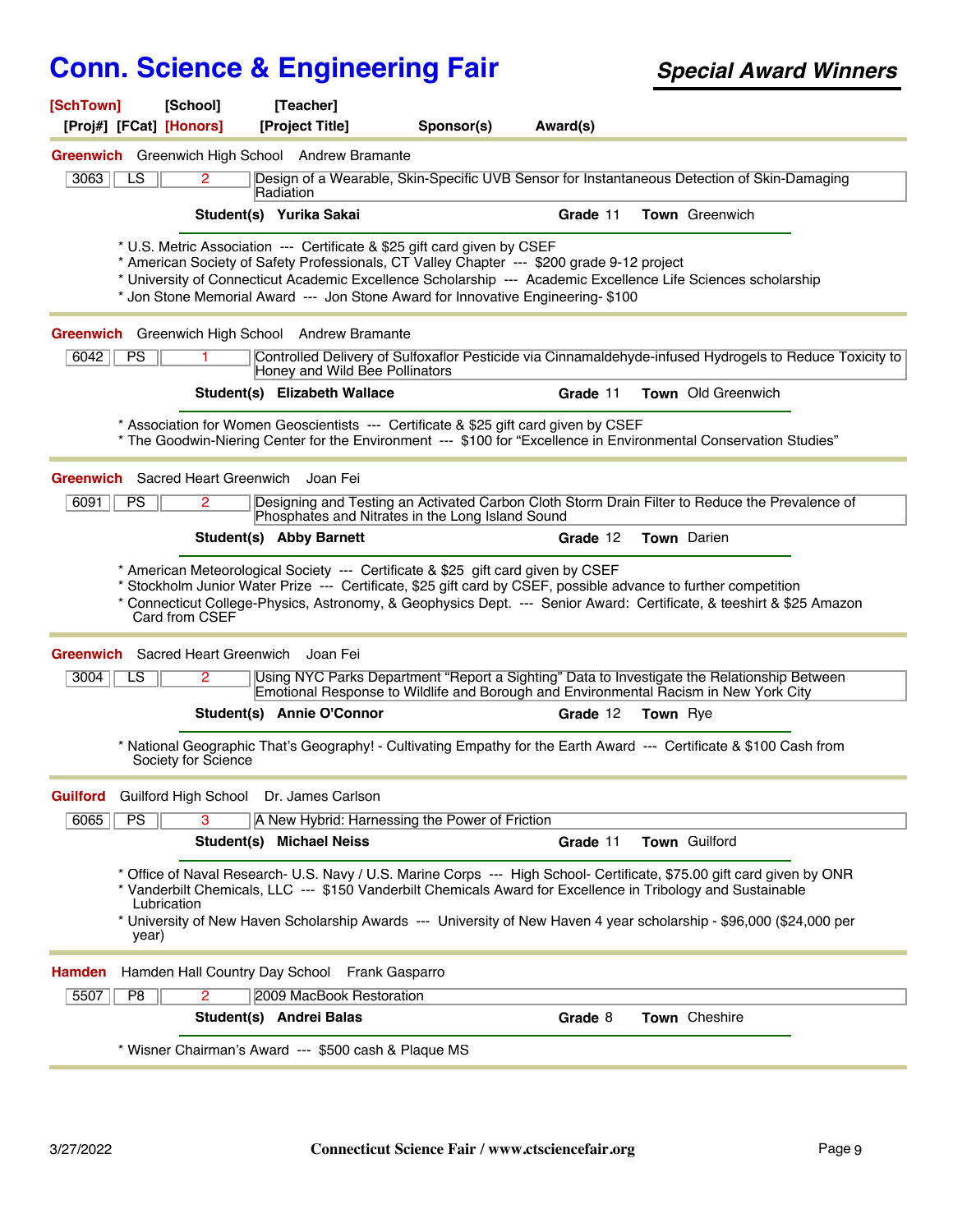| [SchTown]<br>[Proj#] [FCat] [Honors] | [School]                         | [Teacher]<br>[Project Title]                                | Sponsor(s)                                                                                                                                                                               | Award(s) |           |                                                                                                                       |
|--------------------------------------|----------------------------------|-------------------------------------------------------------|------------------------------------------------------------------------------------------------------------------------------------------------------------------------------------------|----------|-----------|-----------------------------------------------------------------------------------------------------------------------|
| Hamden                               |                                  |                                                             | Hamden Hall Country Day School Doctor Frank Gasparro                                                                                                                                     |          |           |                                                                                                                       |
| P8<br>5515                           | $\overline{2}$                   |                                                             | iAAA band (Impact-absorbing and alerting band)                                                                                                                                           |          |           |                                                                                                                       |
|                                      |                                  | Student(s) Ravindu Karunaratne                              |                                                                                                                                                                                          | Grade 8  |           | Town Hamden                                                                                                           |
|                                      |                                  |                                                             | * Lemelson Early Inventor Award --- Certificate & \$100 cash award from Lemelson Foundation<br>* American Society of Safety Professionals, CT Valley Chapter --- \$150 grade 7-8 project |          |           |                                                                                                                       |
| Hamden                               |                                  | Hamden Hall Country Day School Brian Christman              |                                                                                                                                                                                          |          |           |                                                                                                                       |
| 2517<br>L8                           |                                  | The Latch                                                   |                                                                                                                                                                                          |          |           |                                                                                                                       |
|                                      |                                  | Student(s) Neev Makin                                       |                                                                                                                                                                                          | Grade 8  |           | Town Hamden                                                                                                           |
|                                      | 2020 Invention Convention, May 2 |                                                             |                                                                                                                                                                                          |          |           | * Connecticut Invention Convention "Next Step Inventors" --- Next Step Inventor Trophy & Invitation to compete at the |
| <b>Hamden</b>                        |                                  | Hamden Hall Country Day School Paulomi Aldo                 |                                                                                                                                                                                          |          |           |                                                                                                                       |
| 2509<br>L8                           |                                  | (Phytoremediation)                                          |                                                                                                                                                                                          |          |           | Copper Contamination of Freshwater sources which pollute and harm the ecosystem and its consumers                     |
|                                      |                                  | Student(s) Sophia Vash                                      |                                                                                                                                                                                          | Grade 8  |           | Town Fairfield CT                                                                                                     |
| Hamden                               |                                  | Sacred Heart Academy Pamela Brownell                        | * Fox Pest Control for Environmental Management --- \$150 Cash for Excellence in Environmental Management<br>* Broadcom MASTERS --- Invitation to compete in Broadcom MASTERS            |          |           |                                                                                                                       |
| <b>PST</b><br>6507                   | 3                                |                                                             | Grass vs. Turf Fields: The Effects of Heat                                                                                                                                               |          |           |                                                                                                                       |
|                                      |                                  | Student(s) Addison Galaski                                  |                                                                                                                                                                                          | Grade 10 |           | <b>Town</b> North Haven                                                                                               |
|                                      |                                  | Rebecca Zelaya                                              |                                                                                                                                                                                          | Grade 10 |           | <b>Town</b> Wallingford                                                                                               |
|                                      |                                  | Engineering by a High School student, \$150 cash            |                                                                                                                                                                                          |          |           | * Samantha Freeman Award for Excellence in Sports Science or Engineering --- For Excellence in Sports Science or      |
| <b>Hartford</b>                      |                                  | Renzulli Academy Foifon Teawdatwan                          |                                                                                                                                                                                          |          |           |                                                                                                                       |
| 5006<br>P7                           | 2                                | It's not a pro, It's a robot?                               |                                                                                                                                                                                          |          |           |                                                                                                                       |
|                                      |                                  | <b>Student(s) Gavin Dusel</b>                               |                                                                                                                                                                                          | Grade 7  |           | <b>Town</b> Newington                                                                                                 |
|                                      |                                  | * U.S. Air Force --- Certificate & \$25 gift card from CSEF |                                                                                                                                                                                          |          |           |                                                                                                                       |
| <b>Hartford</b>                      |                                  | Renzulli Academy Foifon Teawdatwan                          |                                                                                                                                                                                          |          |           |                                                                                                                       |
| 2008<br>L7                           | $\overline{2}$                   | <b>Extracting DNA from strawberries</b>                     |                                                                                                                                                                                          |          |           |                                                                                                                       |
|                                      |                                  | <b>Student(s)</b> Damaris Reynoso                           |                                                                                                                                                                                          | Grade 7  |           | <b>Town</b> Hartford                                                                                                  |
|                                      | Middle School Life Science       |                                                             |                                                                                                                                                                                          |          |           | * Talcott Mountain Science Center & Academy --- Founder's Award - \$450 Saturday Mentorship Course at TMSC -          |
| Kent Kent School                     | Jesse Klingebiel                 |                                                             |                                                                                                                                                                                          |          |           |                                                                                                                       |
| PS<br>6003                           |                                  |                                                             |                                                                                                                                                                                          |          |           | Flexibility with Flying: Replicable and Attachable Aerial Robot with Multi-Degree-of-Freedom                          |
|                                      | Student(s) Siyi Lu               |                                                             |                                                                                                                                                                                          | Grade 11 | Town Kent |                                                                                                                       |
| year)                                |                                  |                                                             |                                                                                                                                                                                          |          |           | * University of New Haven Scholarship Awards --- University of New Haven 4 year scholarship - \$96,000 (\$24,000 per  |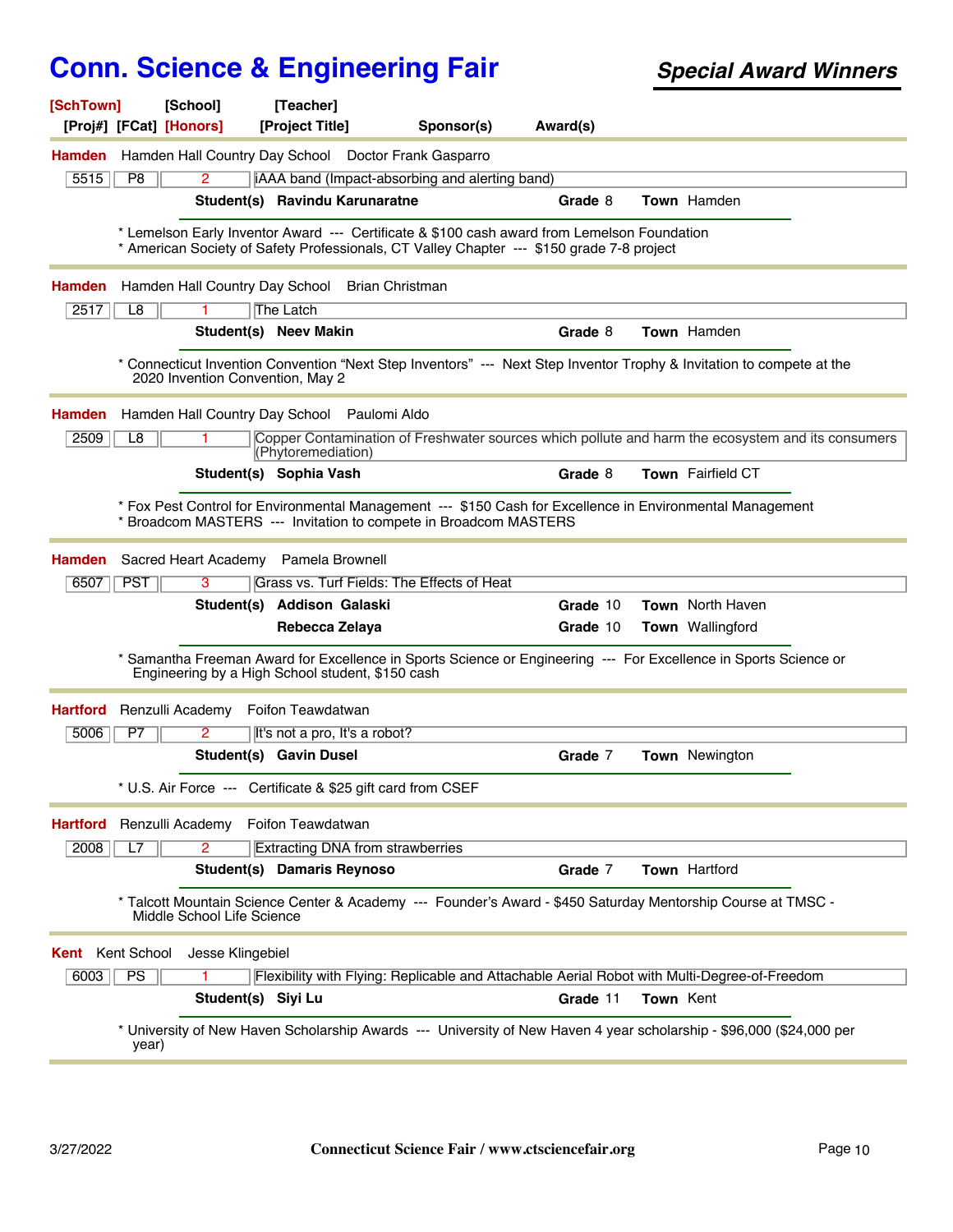| [SchTown]<br>[Proj#] [FCat] [Honors]       | [School]                               | [Teacher]<br>[Project Title]                                   | Sponsor(s)                                                                                                                                                                          | Award(s) |                                                                                                                                                                                                                                          |
|--------------------------------------------|----------------------------------------|----------------------------------------------------------------|-------------------------------------------------------------------------------------------------------------------------------------------------------------------------------------|----------|------------------------------------------------------------------------------------------------------------------------------------------------------------------------------------------------------------------------------------------|
|                                            |                                        | <b>Manchester</b> Manchester High School Wendy Turek-Hernandez |                                                                                                                                                                                     |          |                                                                                                                                                                                                                                          |
| 6088<br><b>PS</b>                          | 3                                      |                                                                | The Effects of Environmental Buffers on Traffic-Related Noise Pollution                                                                                                             |          |                                                                                                                                                                                                                                          |
|                                            |                                        | Student(s) Emma Greenfield                                     |                                                                                                                                                                                     | Grade 12 | <b>Town</b> Manchester                                                                                                                                                                                                                   |
|                                            | an audiologist                         |                                                                |                                                                                                                                                                                     |          | * Connecticut Academy of Audiology --- \$200 Award HS- For Excellence in Audiology and Acoustics, opport. to shadow                                                                                                                      |
| <b>Manchester</b>                          |                                        | Manchester High School Wendy Turek                             |                                                                                                                                                                                     |          |                                                                                                                                                                                                                                          |
| 3066<br>LS                                 | 2                                      |                                                                | The Effect of PLA and HDPE Microplastics on the Growth of Cherry Tomato Plants                                                                                                      |          |                                                                                                                                                                                                                                          |
|                                            |                                        | Student(s) Jack Larson                                         |                                                                                                                                                                                     | Grade 12 | <b>Town</b> Manchester                                                                                                                                                                                                                   |
|                                            |                                        |                                                                | * Alumni Botany Awards --- Alumni High School Botany Award- \$100 Cash                                                                                                              |          |                                                                                                                                                                                                                                          |
| Manchester St. James School Ellen Oei      |                                        |                                                                |                                                                                                                                                                                     |          |                                                                                                                                                                                                                                          |
| 5005<br>P7                                 |                                        | Power to the Puck                                              |                                                                                                                                                                                     |          |                                                                                                                                                                                                                                          |
|                                            |                                        | Student(s) Jameson Fisher                                      |                                                                                                                                                                                     | Grade 7  | Town EAST HARTFORD                                                                                                                                                                                                                       |
|                                            | Card from CSEF                         | Engineering by a Middle School student, \$100 cash             |                                                                                                                                                                                     |          | * Connecticut College-Physics, Astronomy, & Geophysics Dept. --- Junior Award: Certificate, & teeshirt & \$25 Amazon<br>* Samantha Freeman Award for Excellence in Sports Science or Engineering --- For Excellence in Sports Science or |
| Middlebury Westover School Sydney Kadiyala |                                        |                                                                |                                                                                                                                                                                     |          |                                                                                                                                                                                                                                          |
| 6032<br><b>PS</b>                          | 2                                      |                                                                | Flexible mechanical worm based on steering gear                                                                                                                                     |          |                                                                                                                                                                                                                                          |
|                                            | Student(s) Xinyi Xie                   |                                                                |                                                                                                                                                                                     | Grade 11 | <b>Town</b> Middlebury                                                                                                                                                                                                                   |
|                                            |                                        |                                                                | * Wisner Memorial Award --- \$ 1000 cash + Silver Bowl (\$2000 cash if a team) High School<br>* Jon Chapitis Memorial Award --- John Chapitis Spirit of Innovation Award - HS \$200 |          |                                                                                                                                                                                                                                          |
| <b>Milford</b>                             | Platt Technical High School Sara Bruno |                                                                |                                                                                                                                                                                     |          |                                                                                                                                                                                                                                          |
| ∣ LST<br>3519                              |                                        | The Palingenesis Project                                       |                                                                                                                                                                                     |          |                                                                                                                                                                                                                                          |
|                                            |                                        | <b>Student(s) Ashley Ramos</b>                                 |                                                                                                                                                                                     | Grade 11 | Town Bridgeport                                                                                                                                                                                                                          |
|                                            |                                        | <b>Bruno Valdivia</b>                                          |                                                                                                                                                                                     | Grade 11 | <b>Town</b> West Haven                                                                                                                                                                                                                   |
|                                            |                                        | <b>Katelyn Zayas</b>                                           |                                                                                                                                                                                     | Grade 11 | Town New Haven                                                                                                                                                                                                                           |
|                                            |                                        |                                                                | * GENIUS Olympiad --- GENIUS Olympiad Competition for 1st Place Technical High School with \$700 stipend                                                                            |          |                                                                                                                                                                                                                                          |
|                                            |                                        |                                                                | New Haven Engineering and Science University Magnet School Roger Rushworth                                                                                                          |          |                                                                                                                                                                                                                                          |
| 5001<br>P7                                 | 2                                      | What do different baking ingredients do?                       |                                                                                                                                                                                     |          |                                                                                                                                                                                                                                          |
|                                            |                                        | Student(s) Titiladeoluwa Adeniran                              |                                                                                                                                                                                     | Grade 7  | Town Seymour                                                                                                                                                                                                                             |
|                                            |                                        |                                                                |                                                                                                                                                                                     |          | * Institute of Food Technologists, Nutmeg Section --- \$100 award + invitation to Awards Night Dinner with guest                                                                                                                         |
| <b>New Haven</b>                           |                                        |                                                                | Engineering and Science University Magnet School Roger Rushworth                                                                                                                    |          |                                                                                                                                                                                                                                          |
| 2006<br>L7                                 |                                        | Catalace                                                       |                                                                                                                                                                                     |          |                                                                                                                                                                                                                                          |
|                                            |                                        | Student(s) Ethan Joseph                                        |                                                                                                                                                                                     | Grade 7  | Town West Haven                                                                                                                                                                                                                          |
|                                            | Ocean Camp                             |                                                                | * Broadcom MASTERS --- Invitation to compete in Broadcom MASTERS                                                                                                                    |          | * Urban School Challenge 1st Place Middle School Awards --- USC Highest Placing 7th grader- Project Oceanology's                                                                                                                         |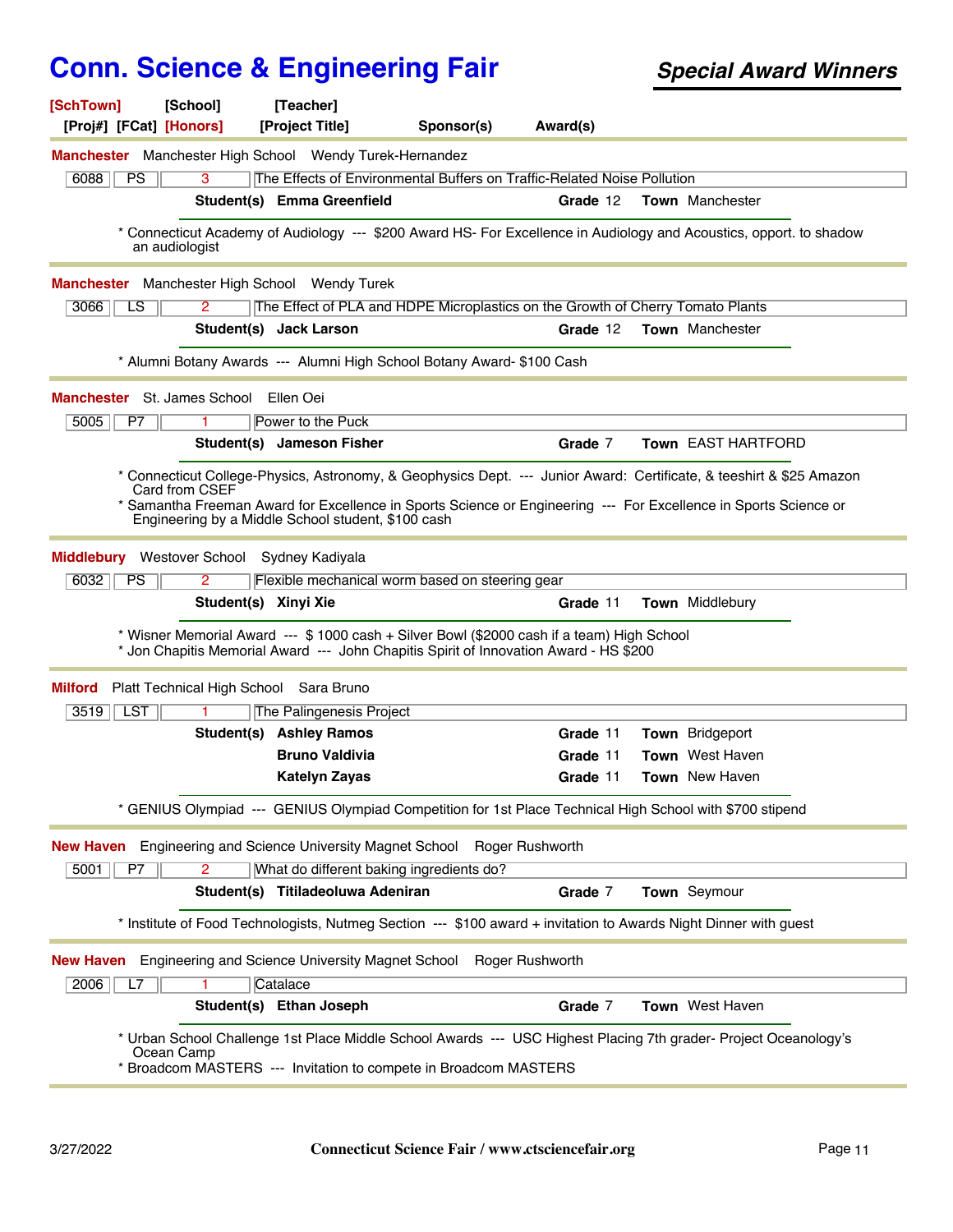| [SchTown]<br>[Proj#] [FCat] [Honors] | [School]                    | [Teacher]<br>[Project Title]                            | Sponsor(s)                                                                                                                                                              | Award(s) |                                                                                                                                                                                                                                           |  |
|--------------------------------------|-----------------------------|---------------------------------------------------------|-------------------------------------------------------------------------------------------------------------------------------------------------------------------------|----------|-------------------------------------------------------------------------------------------------------------------------------------------------------------------------------------------------------------------------------------------|--|
|                                      |                             |                                                         | <b>New Haven</b> Engineering and Science University Magnet School Roger Rushworth                                                                                       |          |                                                                                                                                                                                                                                           |  |
| 3009<br>LS.                          | 1                           |                                                         | Efficient Removal of Emerging Contaminants in an Aqueous Solution                                                                                                       |          | Implementing Nontoxic Modified Magnetic Metal Oxide Nanoparticle Enhanced Biochar Filtration for the                                                                                                                                      |  |
|                                      |                             | Student(s) Snigtha Mohanraj                             |                                                                                                                                                                         | Grade 9  | Town Ansonia                                                                                                                                                                                                                              |  |
|                                      |                             |                                                         | * American Meteorological Society --- Certificate & \$25 gift card given by CSEF<br>* ASM Materials Education Foundation --- Certificate & \$25 gift card given by CSEF |          |                                                                                                                                                                                                                                           |  |
|                                      |                             |                                                         | New Haven Engineering and Science University Magnet School Roger Rushworth                                                                                              |          |                                                                                                                                                                                                                                           |  |
| 2001<br>L7                           | $\mathbf{2}$                |                                                         |                                                                                                                                                                         |          | The Effects of Run-off Pollutants on the Harmful Algal Bloom (HAB) model C. Vulgaris                                                                                                                                                      |  |
|                                      |                             | Student(s) Adithi Variar                                |                                                                                                                                                                         | Grade 7  | <b>Town</b> Wallingford                                                                                                                                                                                                                   |  |
|                                      |                             |                                                         | --- Urban Public School Environmental / Energy Award- \$459                                                                                                             |          | * Schoepfer Award for Excellence in Local Aquatic Science --- For excellence in a local water quality study, \$100 cash<br>* The Community Foundation for Greater New Haven Ecology, Environmental, and Alternative Energy Research Prize |  |
| <b>New Haven</b> Hopkins School      |                             | Dr. Phillip Stewart                                     |                                                                                                                                                                         |          |                                                                                                                                                                                                                                           |  |
| 6054<br><b>PS</b>                    |                             | Servosphere Robot                                       |                                                                                                                                                                         |          | Real-Time Motion Tracking System and Data Analytics for Live Insects Using Three-Wheeled                                                                                                                                                  |  |
|                                      |                             | Student(s) Nicholas Lee                                 |                                                                                                                                                                         | Grade 11 | Town Trumbull                                                                                                                                                                                                                             |  |
|                                      |                             | * IEEE, Connecticut Section --- \$100 Honorable Mention |                                                                                                                                                                         |          | * Yale Science & Engineering Association, Inc. --- 1 Certificate, Medallion and 1-\$25 gift card given by CSEF                                                                                                                            |  |
| New Haven                            | Sound School Chuck Mulligan |                                                         |                                                                                                                                                                         |          |                                                                                                                                                                                                                                           |  |
| 6068<br><b>PS</b>                    | 3                           | Waterways                                               |                                                                                                                                                                         |          | Correlation between Rainfall and Suspended Sediment Levels in the Mill River System/ New Haven                                                                                                                                            |  |
|                                      |                             | Student(s) Cora FitzGerald                              |                                                                                                                                                                         | Grade 9  | <b>Town</b> Branford                                                                                                                                                                                                                      |  |
|                                      |                             |                                                         | * CSEF Board of Directors Award --- Certificate and \$200 cash from CT Science and Engineering Fair                                                                     |          |                                                                                                                                                                                                                                           |  |
| Norwich                              |                             | Norwich Technical High School Tiffani Kaminski          |                                                                                                                                                                         |          |                                                                                                                                                                                                                                           |  |
| 3515<br>LST                          |                             |                                                         |                                                                                                                                                                         |          | Biodegradation of Polystyrene by Bacteria Found in The Gut of Tenebrio Molitor Larvae                                                                                                                                                     |  |
|                                      |                             | <b>Student(s) Tori Simmons</b>                          |                                                                                                                                                                         | Grade 11 | <b>Town Norwich</b>                                                                                                                                                                                                                       |  |
|                                      |                             | <b>Sara Smith</b>                                       |                                                                                                                                                                         | Grade 11 | Town New London                                                                                                                                                                                                                           |  |
|                                      |                             |                                                         |                                                                                                                                                                         |          | * University of New Haven Scholarship Awards --- University of New Haven 4 year scholarship - \$96,000 (\$24,000 per                                                                                                                      |  |
| vear)<br>year)                       |                             |                                                         |                                                                                                                                                                         |          | * University of New Haven Scholarship Awards --- University of New Haven 4 year scholarship - \$96,000 (\$24,000 per                                                                                                                      |  |
| <b>Pawcatuck</b>                     |                             | St. Michael School Anna-Helene Grossomanides            |                                                                                                                                                                         |          |                                                                                                                                                                                                                                           |  |
| 2012<br>L7                           |                             |                                                         | American Juvenile Horseshoe Crab Aquaculture                                                                                                                            |          |                                                                                                                                                                                                                                           |  |
|                                      |                             | Student(s) Gianna Giovanelli                            |                                                                                                                                                                         | Grade 7  | Town Westerly                                                                                                                                                                                                                             |  |
|                                      | Junior & T-Shirt            |                                                         | Ricoh Americas Corporation --- Certificate, \$25 gift card given by CSEF<br>* Project Oceanology --- Individual - 1 Ocean Camp slot + T-Shirt & cap, First Place Junior |          | * Southeastern New England Marine Educators (SENEME) --- \$100 award and membership in SENEME - 1st Place                                                                                                                                 |  |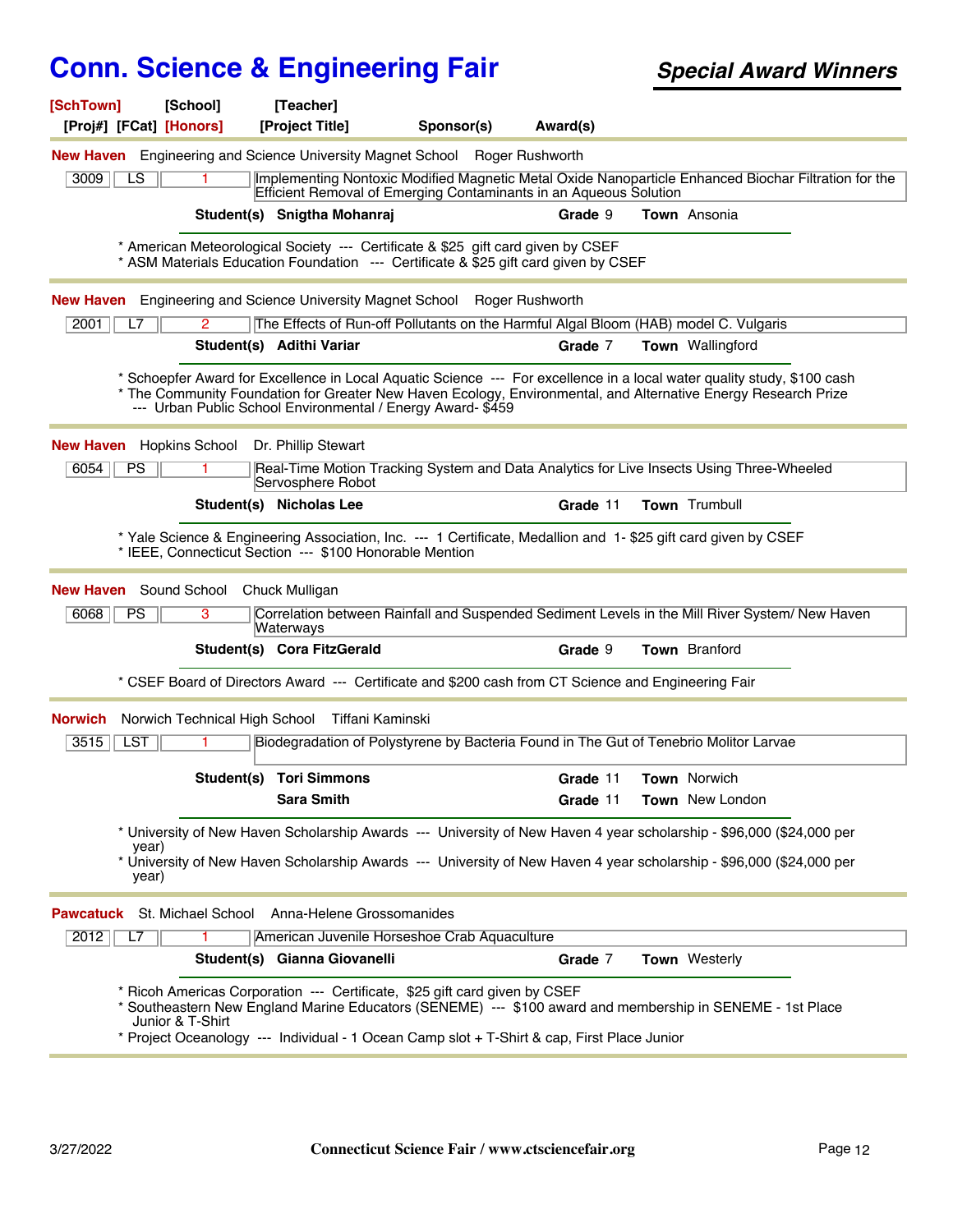| [SchTown]                             | [School]                          | [Teacher]                                                                                            |            |          |                                                                                                                        |  |
|---------------------------------------|-----------------------------------|------------------------------------------------------------------------------------------------------|------------|----------|------------------------------------------------------------------------------------------------------------------------|--|
| [Proj#] [FCat] [Honors]               |                                   | [Project Title]                                                                                      | Sponsor(s) | Award(s) |                                                                                                                        |  |
| <b>Pomfret</b> Pomfret School         |                                   | Deary Timothy                                                                                        |            |          |                                                                                                                        |  |
| 6073<br>PS                            | $\overline{2}$                    |                                                                                                      |            |          | A novel vascular 3D-printing approach assisted by cardiac single cell transcriptomics                                  |  |
|                                       |                                   | Student(s) Zhoutong Qi                                                                               |            | Grade 10 | <b>Town</b> Montgomery                                                                                                 |  |
|                                       | Co-Op \$100 Gift Certificate      |                                                                                                      |            |          | * University of Connecticut - Early College Experience --- UCONN Early College Experience Program: Life Sciences -     |  |
| <b>Ridgefield</b>                     |                                   | Ridgefield High School Aine Kapell                                                                   |            |          |                                                                                                                        |  |
| 3106<br>LS                            |                                   | Assessing the efficacy of botanical repellents against blacklegged ticks                             |            |          |                                                                                                                        |  |
|                                       |                                   | Student(s) Ava Anderson                                                                              |            | Grade 11 | <b>Town</b> Ridgefield                                                                                                 |  |
|                                       | \$30,000 (\$7,500 per year)       |                                                                                                      |            |          | * University of Hartford Scholarships --- University of Hartford Scholarship- For Excellence in Science or Mathematics |  |
| <b>Ridgefield</b>                     |                                   | Ridgefield High School Patrick Hughes                                                                |            |          |                                                                                                                        |  |
| PS<br>6056                            | $\overline{2}$                    |                                                                                                      |            |          | A Wavelet-based Method for Generalizing Molecular Latent Spaces for Assisted Traversal                                 |  |
|                                       |                                   | Student(s) lan Murdock                                                                               |            | Grade 12 | Town Ridgefield                                                                                                        |  |
|                                       |                                   | * Connecticut Association of Physics Teachers --- \$100 Senior project                               |            |          |                                                                                                                        |  |
|                                       |                                   | <b>Sandy Hook</b> Newtown High School Tim Dejulio                                                    |            |          |                                                                                                                        |  |
| 6077<br><b>PS</b>                     | 2                                 | Modular Robotic System for Multipurpose Robots                                                       |            |          |                                                                                                                        |  |
|                                       |                                   | Student(s) Benjamin Ochs                                                                             |            | Grade 12 | Town Sandy Hook                                                                                                        |  |
|                                       |                                   |                                                                                                      |            |          | * Office of Naval Research- U.S. Navy / U.S. Marine Corps --- High School- Certificate, \$75.00 gift card given by ONR |  |
| <b>Sandy Hook</b> Newtown High School |                                   | <b>Timothy DeJulio</b>                                                                               |            |          |                                                                                                                        |  |
| 6086<br>PS                            | 2                                 |                                                                                                      |            |          | Accessible program and system to accurately align a star tracking mount using a camera.                                |  |
|                                       |                                   | Student(s) Sam Staubly                                                                               |            | Grade 12 | <b>Town</b> Newtown                                                                                                    |  |
|                                       |                                   | Project-\$150, subscription to Sky and Telescope, ASGH membership and meeting invitation             |            |          | * Astronomical Society of Greater Hartford - The Charles Hammond Award for Excellence in Astronomy --- Senior          |  |
|                                       |                                   | Shelton Shelton Intermediate School Erica Napoli                                                     |            |          |                                                                                                                        |  |
| 1011<br>LТ                            | $\overline{\mathbf{3}}$           | Moon Madness?                                                                                        |            |          |                                                                                                                        |  |
|                                       | Student(s)                        | <b>Kurtlene Dela Rosa</b>                                                                            |            | Grade 7  | Town Shelton                                                                                                           |  |
|                                       |                                   | Enja Abo-Alaial                                                                                      |            | Grade 7  | Town shelton                                                                                                           |  |
|                                       |                                   | * American Psychological Association --- Certificate, \$25 gift card given by CSEF                   |            |          |                                                                                                                        |  |
| <b>Stamford</b>                       | <b>Bi-Cultural Hebrew Academy</b> | Mr. Graseck                                                                                          |            |          |                                                                                                                        |  |
| 2014<br>L7                            | $\overline{2}$                    |                                                                                                      |            |          | How Do Small Amounts of Sodium Chloride Affect the Growth of Brassica Rapa (Mustard Plants)                            |  |
|                                       |                                   | Student(s) Joshua Schwartz                                                                           |            | Grade 7  | Town Stamford                                                                                                          |  |
|                                       |                                   | * U.S. Agency for International Development (USAID) --- Certificate and \$25 gift card given by CSEF |            |          |                                                                                                                        |  |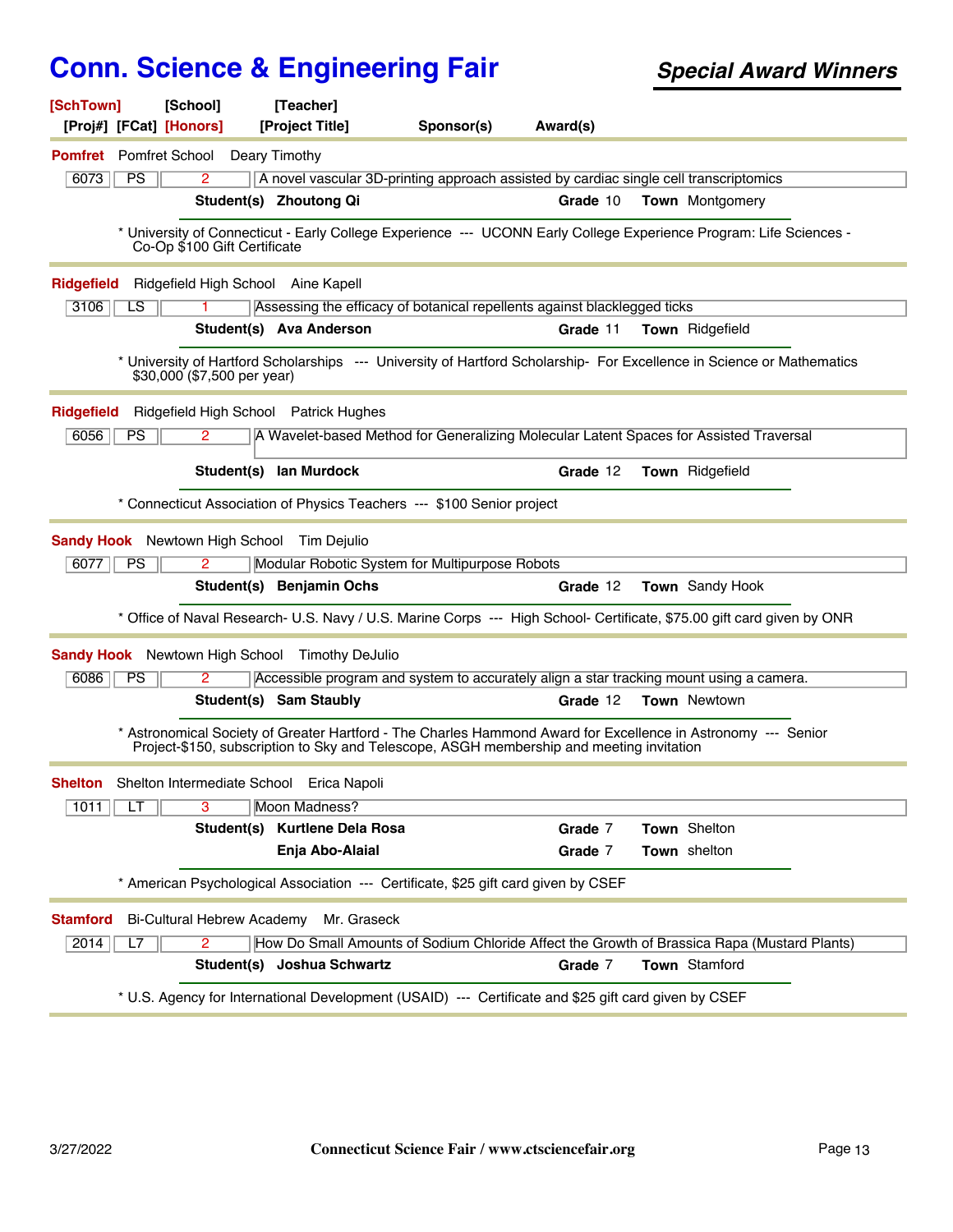| [SchTown]<br>[Proj#] [FCat] [Honors] | [School]                               | [Teacher]<br>[Project Title]            | Sponsor(s)                                                                                                      | Award(s) |                                                                                                                                                                                                                                        |
|--------------------------------------|----------------------------------------|-----------------------------------------|-----------------------------------------------------------------------------------------------------------------|----------|----------------------------------------------------------------------------------------------------------------------------------------------------------------------------------------------------------------------------------------|
| <b>Stamford</b>                      | King School Victoria Schulman          |                                         |                                                                                                                 |          |                                                                                                                                                                                                                                        |
| 3032<br>LS.                          | $\overline{2}$                         |                                         |                                                                                                                 |          | A Convolutional Neural Network for Real-Time Tick Classification and Disease Risk Analysis                                                                                                                                             |
|                                      |                                        | Student(s) Antonia Kolb                 |                                                                                                                 | Grade 10 | <b>Town</b> New Canaan                                                                                                                                                                                                                 |
|                                      | 2020 Invention Convention, May 2       |                                         |                                                                                                                 |          | * Connecticut Invention Convention "Next Step Inventors" --- Next Step Inventor Trophy & Invitation to compete at the                                                                                                                  |
| <b>Stamford</b>                      | King School Victoria Schulman          |                                         |                                                                                                                 |          |                                                                                                                                                                                                                                        |
| 6028<br>PS                           |                                        |                                         | Prediction of Color Change Achieved by Electrochromic Reactions                                                 |          | Electrochromism paired with Finite Difference Time Domain Modeling allows for the Successful                                                                                                                                           |
|                                      |                                        | Student(s) Gouri Krishnan               |                                                                                                                 | Grade 11 | <b>Town</b> Darien                                                                                                                                                                                                                     |
|                                      | * MIT Club of Hartford K-12 Initiative | research, high school, \$100 cash award |                                                                                                                 |          | C/O Leon Kaatz; 111 Oak Street; Hartford, CT 06106 --- For excellence in science & technology of energy related<br>* Frank J. Link Family Award for Energy Related Research --- Frank J. Link Award for Energy Related Research - \$50 |
| <b>Stamford</b>                      | King School Victoria Schulman          |                                         |                                                                                                                 |          |                                                                                                                                                                                                                                        |
| 6026<br>PS                           | 2                                      |                                         |                                                                                                                 |          | Passive Thermal Energy Storage for Air Conditioning Systems Utilizing Phase Change Material                                                                                                                                            |
|                                      |                                        | Student(s) Adam Nomani                  |                                                                                                                 | Grade 12 | <b>Town</b> Stamford                                                                                                                                                                                                                   |
|                                      |                                        |                                         |                                                                                                                 |          | * Office of Naval Research- U.S. Navy / U.S. Marine Corps --- High School- Certificate, \$75.00 gift card given by ONR                                                                                                                 |
| <b>Stamford</b>                      | King School Victoria Schulman          |                                         |                                                                                                                 |          |                                                                                                                                                                                                                                        |
| 3038<br>LS.                          |                                        |                                         | The use of Prime Editing to Induce and Correct the CFTR-F508del mutation in iPSCs.                              |          |                                                                                                                                                                                                                                        |
|                                      |                                        | Student(s) Benjamin Persily             |                                                                                                                 | Grade 11 | Town Scarsdale                                                                                                                                                                                                                         |
|                                      |                                        |                                         | * Society for In Vitro Biology --- Certificate and \$25 gift card given by CSEF                                 |          |                                                                                                                                                                                                                                        |
| <b>Storrs</b>                        | E.O. Smith High School Cheryl Granger  |                                         |                                                                                                                 |          |                                                                                                                                                                                                                                        |
| <b>LST</b><br>$3521$                 | 3                                      |                                         |                                                                                                                 |          | How Cooking Different Kinds of Poultry at Different Temperatures Affects the Growth of E. Coli                                                                                                                                         |
|                                      |                                        | Student(s) Mary Lynch                   |                                                                                                                 | Grade 9  | Town Storrs                                                                                                                                                                                                                            |
|                                      |                                        | <b>Mackenize Dahlen</b>                 |                                                                                                                 | Grade 9  | Town Mansfield Center                                                                                                                                                                                                                  |
|                                      |                                        |                                         | * Institute of Food Technologists, Nutmeg Section --- \$50 award + invitation to Awards Night Dinner with guest |          |                                                                                                                                                                                                                                        |
| <b>Suffield</b>                      | Suffield Academy                       | Suika Liu                               |                                                                                                                 |          |                                                                                                                                                                                                                                        |
| PS<br>6014                           | 3                                      | On the Casas-Alvero's Conjecture        |                                                                                                                 |          |                                                                                                                                                                                                                                        |
|                                      |                                        | Student(s) Jiaxuan Su                   |                                                                                                                 | Grade 10 | Town Shanghai                                                                                                                                                                                                                          |
|                                      |                                        |                                         | * Mu Alpha Theta --- Certificate, \$25 gift card given by CSEF                                                  |          |                                                                                                                                                                                                                                        |
| <b>Suffield</b>                      | Suffield High School                   | <b>Melanie Brown</b>                    |                                                                                                                 |          |                                                                                                                                                                                                                                        |
| 3036<br>LS                           | $\overline{2}$                         |                                         | The Anticoagulant blood mixer and anti-stress device for patients donating blood                                |          |                                                                                                                                                                                                                                        |
|                                      |                                        | Student(s) Ana-Lois Davis               |                                                                                                                 | Grade 10 | Town Broad Brook                                                                                                                                                                                                                       |
|                                      | 2020 Invention Convention, May 2       |                                         |                                                                                                                 |          | * Connecticut Invention Convention "Next Step Inventors" --- Next Step Inventor Trophy & Invitation to compete at the                                                                                                                  |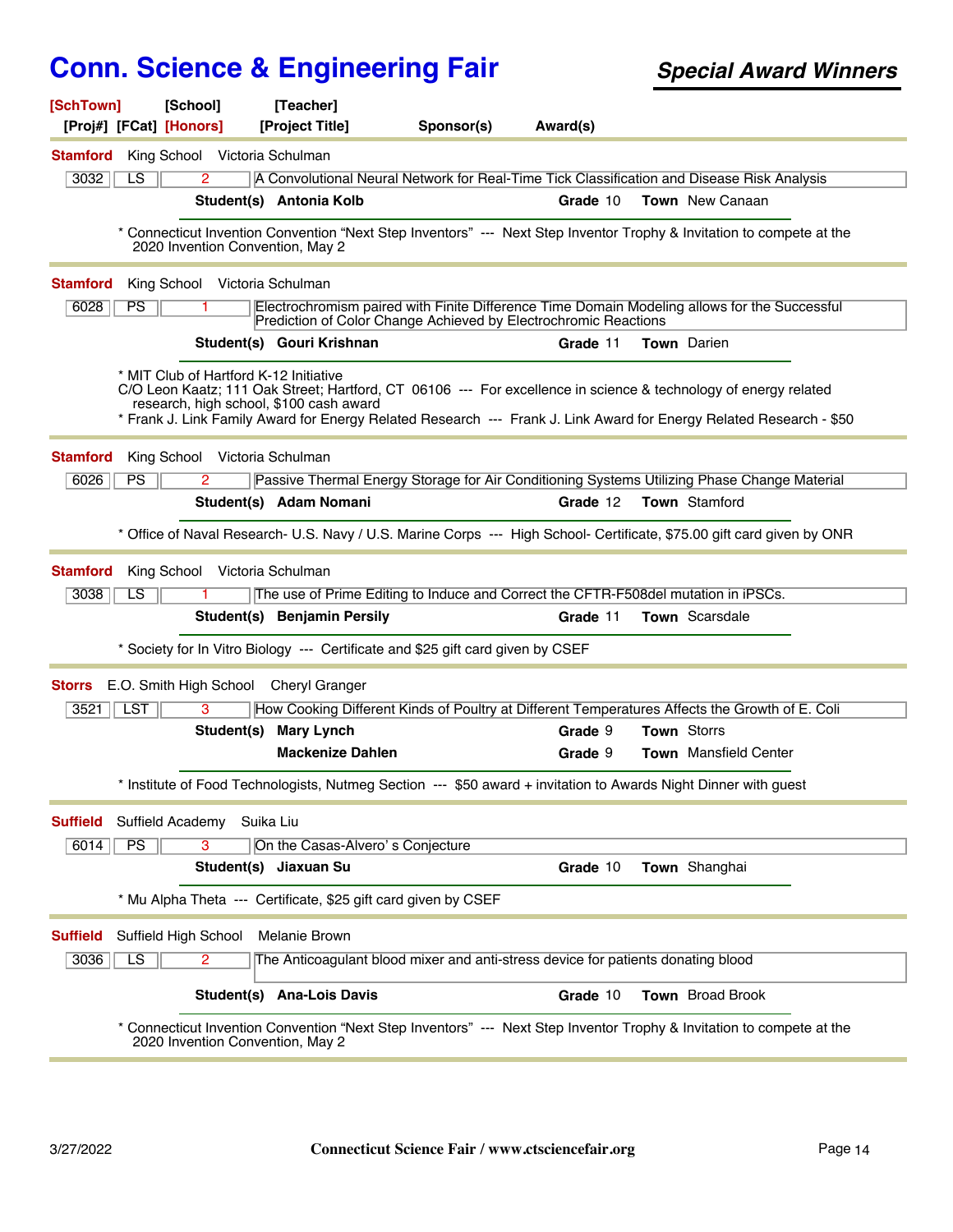| [Proj#] [FCat] [Honors]<br>[Project Title]<br>Sponsor(s)<br>Award(s)<br><b>Suffield</b> Suffield High School<br>Melanie Brown<br>6074<br>PS<br>3<br>Post FDM 3D Printing Processes to Improve Layer Adhesion.<br>Town Suffield<br>Student(s) Jack Shanks<br>Grade 12<br>* University of Connecticut - Early College Experience --- UCONN Early College Experience Program: Physical<br>Sciences - Co-Op \$100 Gift Certificat<br>Suffield Middle School Melanie Brown<br><b>Suffield</b><br>P8<br>Converting Excess Heat Generated From Furnaces Into Usable Energy<br>5511<br>$\mathbf{2}^{\circ}$<br>Student(s) Noora Khaled<br>Grade 8<br><b>Town Suffield</b><br>* Office of Naval Research- U.S. Navy / U.S. Marine Corps --- Middle School- Certificate, \$25 gift card given by CSEF<br>* Society of Women Engineers - Hartford Section --- Scientific Calculator<br>* MIT Club of Hartford K-12 Initiative<br>C/O Leon Kaatz; 111 Oak Street; Hartford, CT 06106 --- For excellence in science & technology of energy related<br>research, middle school, \$100 cash award<br>* Frank J. Link Family Award for Energy Related Research --- Frank J. Link Award for Energy Related Research - \$50<br>* Robert Francoeur Memorial Award --- Creative or innovative project in engineering or computer science by female<br>students - \$100<br>* Demos R Us Award --- \$200 Cash Award- Clear Execution of Research-8th Grade<br>Christian Heritage School Daniel Cote<br><b>Trumbull</b><br>6037<br>PS<br>3<br>Combating Covid-19 through Programming using Scratch Software<br>Student(s) Aidan Bradley<br>Town Ansonia<br>Grade 11<br>* Office of Naval Research- U.S. Navy / U.S. Marine Corps --- High School- Certificate, \$75.00 gift card given by ONR<br>Christian Heritage School Mr Daniel Cote<br><b>Trumbull</b><br>P8<br>5508<br>The Luboni<br>1.<br>Student(s) Lucille Presbrey<br>Town Ridgefield<br>Grade 8<br>* IEEE, Connecticut Section --- \$100 Honorable Mention<br>* Robotics And Beyond --- Middle School- For excellence in engineering design; \$200 toward Robotics And Beyond<br>STEM and Design summer camp, \$50 cash if cannot attend camp. Certificate.<br><b>Wallingford</b> Choate Rosemary Hall Murali Chiravuri<br>Development of a Home N-Terminal Pro-Brain Natriuretic Peptide Assay for the Diagnosis of Congestive<br>3117<br>LS<br>Heart Failure.<br>Student(s) Maya Chiravuri<br>Grade 11<br>Town Bridgeport<br>* Society for In Vitro Biology --- Certificate and \$25 gift card given by CSEF<br><b>Wallingford</b> Choate Rosemary Hall<br>Sunny Kim<br>Development of LMMD (Lower Methane, More Degradable) Bag Using Marine Bio-Waste Sargassum<br>3<br>3119<br>LS<br>Student(s) Ryan Yoon Ha Lee<br>Grade 10<br>Town Wallingford<br>* U.S. Metric Association --- Certificate & \$25 gift card given by CSEF | [SchTown] | [School] | [Teacher] |  |  |  |
|------------------------------------------------------------------------------------------------------------------------------------------------------------------------------------------------------------------------------------------------------------------------------------------------------------------------------------------------------------------------------------------------------------------------------------------------------------------------------------------------------------------------------------------------------------------------------------------------------------------------------------------------------------------------------------------------------------------------------------------------------------------------------------------------------------------------------------------------------------------------------------------------------------------------------------------------------------------------------------------------------------------------------------------------------------------------------------------------------------------------------------------------------------------------------------------------------------------------------------------------------------------------------------------------------------------------------------------------------------------------------------------------------------------------------------------------------------------------------------------------------------------------------------------------------------------------------------------------------------------------------------------------------------------------------------------------------------------------------------------------------------------------------------------------------------------------------------------------------------------------------------------------------------------------------------------------------------------------------------------------------------------------------------------------------------------------------------------------------------------------------------------------------------------------------------------------------------------------------------------------------------------------------------------------------------------------------------------------------------------------------------------------------------------------------------------------------------------------------------------------------------------------------------------------------------------------------------------------------------------------------------------------------------------------------------------------------------------------------------------------------------------------------------------------------------------------------------------------------------------------|-----------|----------|-----------|--|--|--|
|                                                                                                                                                                                                                                                                                                                                                                                                                                                                                                                                                                                                                                                                                                                                                                                                                                                                                                                                                                                                                                                                                                                                                                                                                                                                                                                                                                                                                                                                                                                                                                                                                                                                                                                                                                                                                                                                                                                                                                                                                                                                                                                                                                                                                                                                                                                                                                                                                                                                                                                                                                                                                                                                                                                                                                                                                                                                        |           |          |           |  |  |  |
|                                                                                                                                                                                                                                                                                                                                                                                                                                                                                                                                                                                                                                                                                                                                                                                                                                                                                                                                                                                                                                                                                                                                                                                                                                                                                                                                                                                                                                                                                                                                                                                                                                                                                                                                                                                                                                                                                                                                                                                                                                                                                                                                                                                                                                                                                                                                                                                                                                                                                                                                                                                                                                                                                                                                                                                                                                                                        |           |          |           |  |  |  |
|                                                                                                                                                                                                                                                                                                                                                                                                                                                                                                                                                                                                                                                                                                                                                                                                                                                                                                                                                                                                                                                                                                                                                                                                                                                                                                                                                                                                                                                                                                                                                                                                                                                                                                                                                                                                                                                                                                                                                                                                                                                                                                                                                                                                                                                                                                                                                                                                                                                                                                                                                                                                                                                                                                                                                                                                                                                                        |           |          |           |  |  |  |
|                                                                                                                                                                                                                                                                                                                                                                                                                                                                                                                                                                                                                                                                                                                                                                                                                                                                                                                                                                                                                                                                                                                                                                                                                                                                                                                                                                                                                                                                                                                                                                                                                                                                                                                                                                                                                                                                                                                                                                                                                                                                                                                                                                                                                                                                                                                                                                                                                                                                                                                                                                                                                                                                                                                                                                                                                                                                        |           |          |           |  |  |  |
|                                                                                                                                                                                                                                                                                                                                                                                                                                                                                                                                                                                                                                                                                                                                                                                                                                                                                                                                                                                                                                                                                                                                                                                                                                                                                                                                                                                                                                                                                                                                                                                                                                                                                                                                                                                                                                                                                                                                                                                                                                                                                                                                                                                                                                                                                                                                                                                                                                                                                                                                                                                                                                                                                                                                                                                                                                                                        |           |          |           |  |  |  |
|                                                                                                                                                                                                                                                                                                                                                                                                                                                                                                                                                                                                                                                                                                                                                                                                                                                                                                                                                                                                                                                                                                                                                                                                                                                                                                                                                                                                                                                                                                                                                                                                                                                                                                                                                                                                                                                                                                                                                                                                                                                                                                                                                                                                                                                                                                                                                                                                                                                                                                                                                                                                                                                                                                                                                                                                                                                                        |           |          |           |  |  |  |
|                                                                                                                                                                                                                                                                                                                                                                                                                                                                                                                                                                                                                                                                                                                                                                                                                                                                                                                                                                                                                                                                                                                                                                                                                                                                                                                                                                                                                                                                                                                                                                                                                                                                                                                                                                                                                                                                                                                                                                                                                                                                                                                                                                                                                                                                                                                                                                                                                                                                                                                                                                                                                                                                                                                                                                                                                                                                        |           |          |           |  |  |  |
|                                                                                                                                                                                                                                                                                                                                                                                                                                                                                                                                                                                                                                                                                                                                                                                                                                                                                                                                                                                                                                                                                                                                                                                                                                                                                                                                                                                                                                                                                                                                                                                                                                                                                                                                                                                                                                                                                                                                                                                                                                                                                                                                                                                                                                                                                                                                                                                                                                                                                                                                                                                                                                                                                                                                                                                                                                                                        |           |          |           |  |  |  |
|                                                                                                                                                                                                                                                                                                                                                                                                                                                                                                                                                                                                                                                                                                                                                                                                                                                                                                                                                                                                                                                                                                                                                                                                                                                                                                                                                                                                                                                                                                                                                                                                                                                                                                                                                                                                                                                                                                                                                                                                                                                                                                                                                                                                                                                                                                                                                                                                                                                                                                                                                                                                                                                                                                                                                                                                                                                                        |           |          |           |  |  |  |
|                                                                                                                                                                                                                                                                                                                                                                                                                                                                                                                                                                                                                                                                                                                                                                                                                                                                                                                                                                                                                                                                                                                                                                                                                                                                                                                                                                                                                                                                                                                                                                                                                                                                                                                                                                                                                                                                                                                                                                                                                                                                                                                                                                                                                                                                                                                                                                                                                                                                                                                                                                                                                                                                                                                                                                                                                                                                        |           |          |           |  |  |  |
|                                                                                                                                                                                                                                                                                                                                                                                                                                                                                                                                                                                                                                                                                                                                                                                                                                                                                                                                                                                                                                                                                                                                                                                                                                                                                                                                                                                                                                                                                                                                                                                                                                                                                                                                                                                                                                                                                                                                                                                                                                                                                                                                                                                                                                                                                                                                                                                                                                                                                                                                                                                                                                                                                                                                                                                                                                                                        |           |          |           |  |  |  |
|                                                                                                                                                                                                                                                                                                                                                                                                                                                                                                                                                                                                                                                                                                                                                                                                                                                                                                                                                                                                                                                                                                                                                                                                                                                                                                                                                                                                                                                                                                                                                                                                                                                                                                                                                                                                                                                                                                                                                                                                                                                                                                                                                                                                                                                                                                                                                                                                                                                                                                                                                                                                                                                                                                                                                                                                                                                                        |           |          |           |  |  |  |
|                                                                                                                                                                                                                                                                                                                                                                                                                                                                                                                                                                                                                                                                                                                                                                                                                                                                                                                                                                                                                                                                                                                                                                                                                                                                                                                                                                                                                                                                                                                                                                                                                                                                                                                                                                                                                                                                                                                                                                                                                                                                                                                                                                                                                                                                                                                                                                                                                                                                                                                                                                                                                                                                                                                                                                                                                                                                        |           |          |           |  |  |  |
|                                                                                                                                                                                                                                                                                                                                                                                                                                                                                                                                                                                                                                                                                                                                                                                                                                                                                                                                                                                                                                                                                                                                                                                                                                                                                                                                                                                                                                                                                                                                                                                                                                                                                                                                                                                                                                                                                                                                                                                                                                                                                                                                                                                                                                                                                                                                                                                                                                                                                                                                                                                                                                                                                                                                                                                                                                                                        |           |          |           |  |  |  |
|                                                                                                                                                                                                                                                                                                                                                                                                                                                                                                                                                                                                                                                                                                                                                                                                                                                                                                                                                                                                                                                                                                                                                                                                                                                                                                                                                                                                                                                                                                                                                                                                                                                                                                                                                                                                                                                                                                                                                                                                                                                                                                                                                                                                                                                                                                                                                                                                                                                                                                                                                                                                                                                                                                                                                                                                                                                                        |           |          |           |  |  |  |
|                                                                                                                                                                                                                                                                                                                                                                                                                                                                                                                                                                                                                                                                                                                                                                                                                                                                                                                                                                                                                                                                                                                                                                                                                                                                                                                                                                                                                                                                                                                                                                                                                                                                                                                                                                                                                                                                                                                                                                                                                                                                                                                                                                                                                                                                                                                                                                                                                                                                                                                                                                                                                                                                                                                                                                                                                                                                        |           |          |           |  |  |  |
|                                                                                                                                                                                                                                                                                                                                                                                                                                                                                                                                                                                                                                                                                                                                                                                                                                                                                                                                                                                                                                                                                                                                                                                                                                                                                                                                                                                                                                                                                                                                                                                                                                                                                                                                                                                                                                                                                                                                                                                                                                                                                                                                                                                                                                                                                                                                                                                                                                                                                                                                                                                                                                                                                                                                                                                                                                                                        |           |          |           |  |  |  |
|                                                                                                                                                                                                                                                                                                                                                                                                                                                                                                                                                                                                                                                                                                                                                                                                                                                                                                                                                                                                                                                                                                                                                                                                                                                                                                                                                                                                                                                                                                                                                                                                                                                                                                                                                                                                                                                                                                                                                                                                                                                                                                                                                                                                                                                                                                                                                                                                                                                                                                                                                                                                                                                                                                                                                                                                                                                                        |           |          |           |  |  |  |
|                                                                                                                                                                                                                                                                                                                                                                                                                                                                                                                                                                                                                                                                                                                                                                                                                                                                                                                                                                                                                                                                                                                                                                                                                                                                                                                                                                                                                                                                                                                                                                                                                                                                                                                                                                                                                                                                                                                                                                                                                                                                                                                                                                                                                                                                                                                                                                                                                                                                                                                                                                                                                                                                                                                                                                                                                                                                        |           |          |           |  |  |  |
|                                                                                                                                                                                                                                                                                                                                                                                                                                                                                                                                                                                                                                                                                                                                                                                                                                                                                                                                                                                                                                                                                                                                                                                                                                                                                                                                                                                                                                                                                                                                                                                                                                                                                                                                                                                                                                                                                                                                                                                                                                                                                                                                                                                                                                                                                                                                                                                                                                                                                                                                                                                                                                                                                                                                                                                                                                                                        |           |          |           |  |  |  |
|                                                                                                                                                                                                                                                                                                                                                                                                                                                                                                                                                                                                                                                                                                                                                                                                                                                                                                                                                                                                                                                                                                                                                                                                                                                                                                                                                                                                                                                                                                                                                                                                                                                                                                                                                                                                                                                                                                                                                                                                                                                                                                                                                                                                                                                                                                                                                                                                                                                                                                                                                                                                                                                                                                                                                                                                                                                                        |           |          |           |  |  |  |
|                                                                                                                                                                                                                                                                                                                                                                                                                                                                                                                                                                                                                                                                                                                                                                                                                                                                                                                                                                                                                                                                                                                                                                                                                                                                                                                                                                                                                                                                                                                                                                                                                                                                                                                                                                                                                                                                                                                                                                                                                                                                                                                                                                                                                                                                                                                                                                                                                                                                                                                                                                                                                                                                                                                                                                                                                                                                        |           |          |           |  |  |  |
|                                                                                                                                                                                                                                                                                                                                                                                                                                                                                                                                                                                                                                                                                                                                                                                                                                                                                                                                                                                                                                                                                                                                                                                                                                                                                                                                                                                                                                                                                                                                                                                                                                                                                                                                                                                                                                                                                                                                                                                                                                                                                                                                                                                                                                                                                                                                                                                                                                                                                                                                                                                                                                                                                                                                                                                                                                                                        |           |          |           |  |  |  |
|                                                                                                                                                                                                                                                                                                                                                                                                                                                                                                                                                                                                                                                                                                                                                                                                                                                                                                                                                                                                                                                                                                                                                                                                                                                                                                                                                                                                                                                                                                                                                                                                                                                                                                                                                                                                                                                                                                                                                                                                                                                                                                                                                                                                                                                                                                                                                                                                                                                                                                                                                                                                                                                                                                                                                                                                                                                                        |           |          |           |  |  |  |
|                                                                                                                                                                                                                                                                                                                                                                                                                                                                                                                                                                                                                                                                                                                                                                                                                                                                                                                                                                                                                                                                                                                                                                                                                                                                                                                                                                                                                                                                                                                                                                                                                                                                                                                                                                                                                                                                                                                                                                                                                                                                                                                                                                                                                                                                                                                                                                                                                                                                                                                                                                                                                                                                                                                                                                                                                                                                        |           |          |           |  |  |  |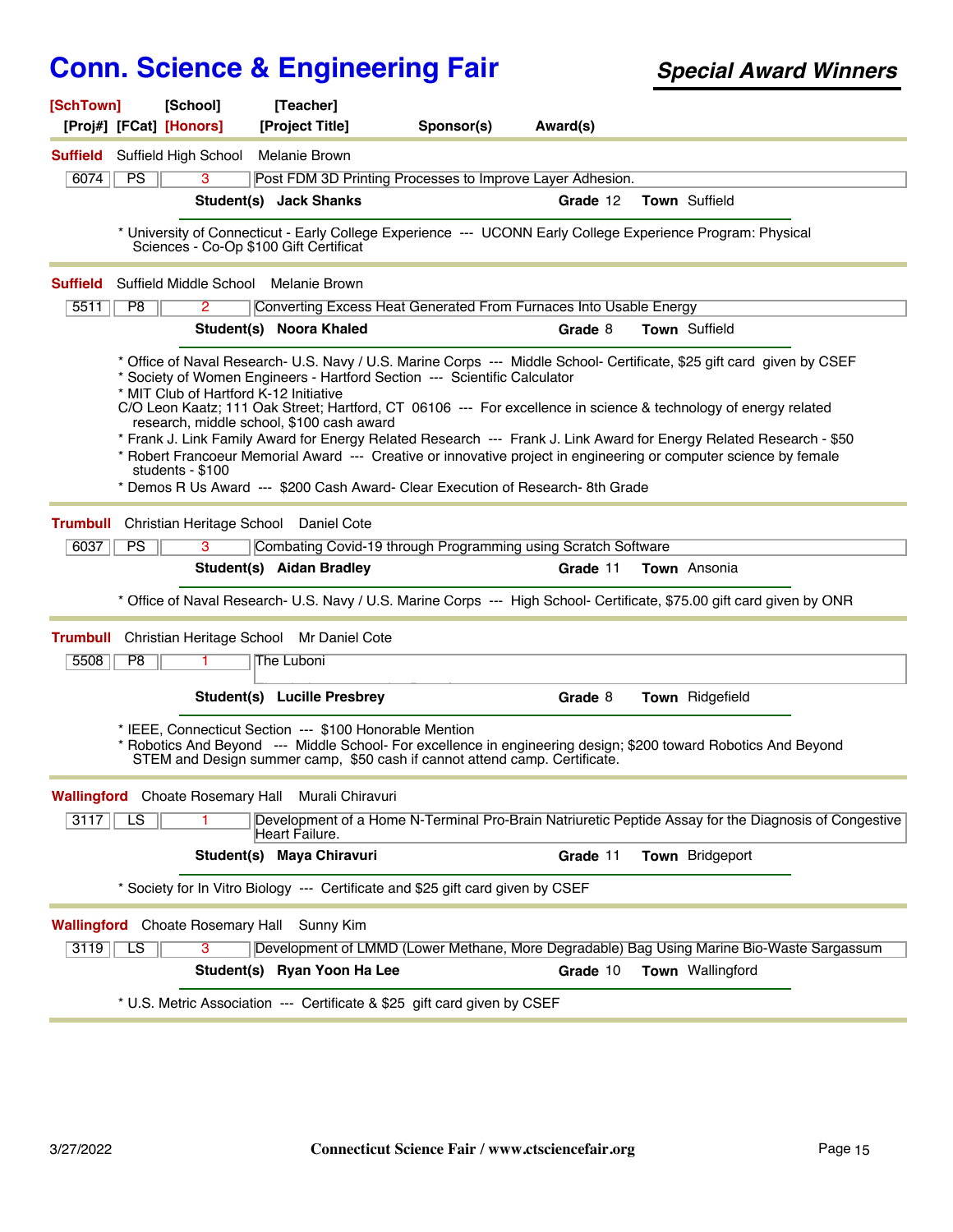| [SchTown]<br>[School]<br>[Proj#] [FCat] [Honors]                                                                                                                                                                                                                                                                                                                          | [Teacher]<br>[Project Title]                                                                                                                 | Sponsor(s) | Award(s) |                      |  |
|---------------------------------------------------------------------------------------------------------------------------------------------------------------------------------------------------------------------------------------------------------------------------------------------------------------------------------------------------------------------------|----------------------------------------------------------------------------------------------------------------------------------------------|------------|----------|----------------------|--|
| <b>Wallingford</b> Choate Rosemary Hall                                                                                                                                                                                                                                                                                                                                   | Jan Cook                                                                                                                                     |            |          |                      |  |
| 6011<br><b>PS</b><br>2                                                                                                                                                                                                                                                                                                                                                    | Application of Soft Robots in Building Collapse Rescues                                                                                      |            |          |                      |  |
|                                                                                                                                                                                                                                                                                                                                                                           | Student(s) Ann Song                                                                                                                          |            | Grade 9  | Town Farmington      |  |
| * American Society of Safety Professionals, CT Valley Chapter --- \$200 grade 9-12 project<br>* IEEE, Connecticut Section --- \$100 Honorable Mention                                                                                                                                                                                                                     |                                                                                                                                              |            |          |                      |  |
| Staples High School Nick Morgan<br>Westport                                                                                                                                                                                                                                                                                                                               |                                                                                                                                              |            |          |                      |  |
| 6016<br>PS.<br>2                                                                                                                                                                                                                                                                                                                                                          | Finding Gravitationally Lensed Quasar Systems by using a Polar Shapelet Decomposition Approach                                               |            |          |                      |  |
|                                                                                                                                                                                                                                                                                                                                                                           | Student(s) Ishan Prasad                                                                                                                      |            | Grade 12 | <b>Town</b> Westport |  |
| * Astronomical Society of Greater Hartford - The Charles Hammond Award for Excellence in Astronomy --- Senior<br>* University of Connecticut - Early College Experience --- UCONN Early College Experience Program: Frontiers in<br>Science - Co-Op \$100 Gift Certificate<br>* Arthur & Ruth Mensing Award --- Mensing Award Excellence in the Physical Sciences - \$500 | Project-\$150, subscription to Sky and Telescope, ASGH membership and meeting invitation                                                     |            |          |                      |  |
| Middlebrook School<br>Wilton                                                                                                                                                                                                                                                                                                                                              | Kendra Norman                                                                                                                                |            |          |                      |  |
| <b>PT</b><br>4003                                                                                                                                                                                                                                                                                                                                                         | School Bus Approach Alert System                                                                                                             |            |          |                      |  |
|                                                                                                                                                                                                                                                                                                                                                                           | Student(s) Leonardo Kulon                                                                                                                    |            | Grade 7  | <b>Town</b> Wilton   |  |
|                                                                                                                                                                                                                                                                                                                                                                           | Sanaka Dash                                                                                                                                  |            | Grade 7  | Town Wilton          |  |
| * Broadcom MASTERS --- Invitation to compete in Broadcom MASTERS                                                                                                                                                                                                                                                                                                          |                                                                                                                                              |            |          |                      |  |
| Middlebrook School<br>Wilton                                                                                                                                                                                                                                                                                                                                              | Carol Festa                                                                                                                                  |            |          |                      |  |
| 5503<br>P8<br>3                                                                                                                                                                                                                                                                                                                                                           | Revolutionary 3D-Printed Shoes to Change the Way We Think about Footwear                                                                     |            |          |                      |  |
|                                                                                                                                                                                                                                                                                                                                                                           | Student(s) William Olmstead                                                                                                                  |            | Grade 8  | <b>Town</b> Wilton   |  |
| * Susan and Stanley Lessoff Memorial --- Susan and StanleyLessoff Memorial Award - \$250 Cash and Plaque MS                                                                                                                                                                                                                                                               |                                                                                                                                              |            |          |                      |  |
| Middlebrook School Carol Festa<br>Wilton                                                                                                                                                                                                                                                                                                                                  |                                                                                                                                              |            |          |                      |  |
| 1012<br>LT<br>1.                                                                                                                                                                                                                                                                                                                                                          | A novel way to solve coral bleaching                                                                                                         |            |          |                      |  |
|                                                                                                                                                                                                                                                                                                                                                                           | Student(s) Preethi Vijay                                                                                                                     |            | Grade 8  | <b>Town Wilton</b>   |  |
|                                                                                                                                                                                                                                                                                                                                                                           | Trisha Prabhu                                                                                                                                |            | Grade 8  | Town Wilton          |  |
| * J.A. Augustine Award --- \$100 for excellence in biology<br>* Connecticut Invention Convention "Next Step Inventors" --- Next Step Inventor Trophy & Invitation to compete at the<br>2020 Invention Convention, May 2<br>* Broadcom MASTERS --- Invitation to compete in Broadcom MASTERS                                                                               |                                                                                                                                              |            |          |                      |  |
| Windsor<br>Academy of Aerospace & Engineering Dr. Michelle Bellinger                                                                                                                                                                                                                                                                                                      |                                                                                                                                              |            |          |                      |  |
| <b>PST</b><br>6502<br>1.                                                                                                                                                                                                                                                                                                                                                  | The Effect Of Altering The Material Composition in Ultra High-Performance Concrete (UHPC) With<br>Regional Materials On Compressive Strength |            |          |                      |  |
| Student(s)                                                                                                                                                                                                                                                                                                                                                                | <b>Justin Ho</b>                                                                                                                             |            | Grade 11 | Town Suffield        |  |
|                                                                                                                                                                                                                                                                                                                                                                           | <b>Nathan Magold</b>                                                                                                                         |            | Grade 11 | Town Southington     |  |
| * ASM Materials Education Foundation --- Certificate & \$25 gift card given by CSEF                                                                                                                                                                                                                                                                                       |                                                                                                                                              |            |          |                      |  |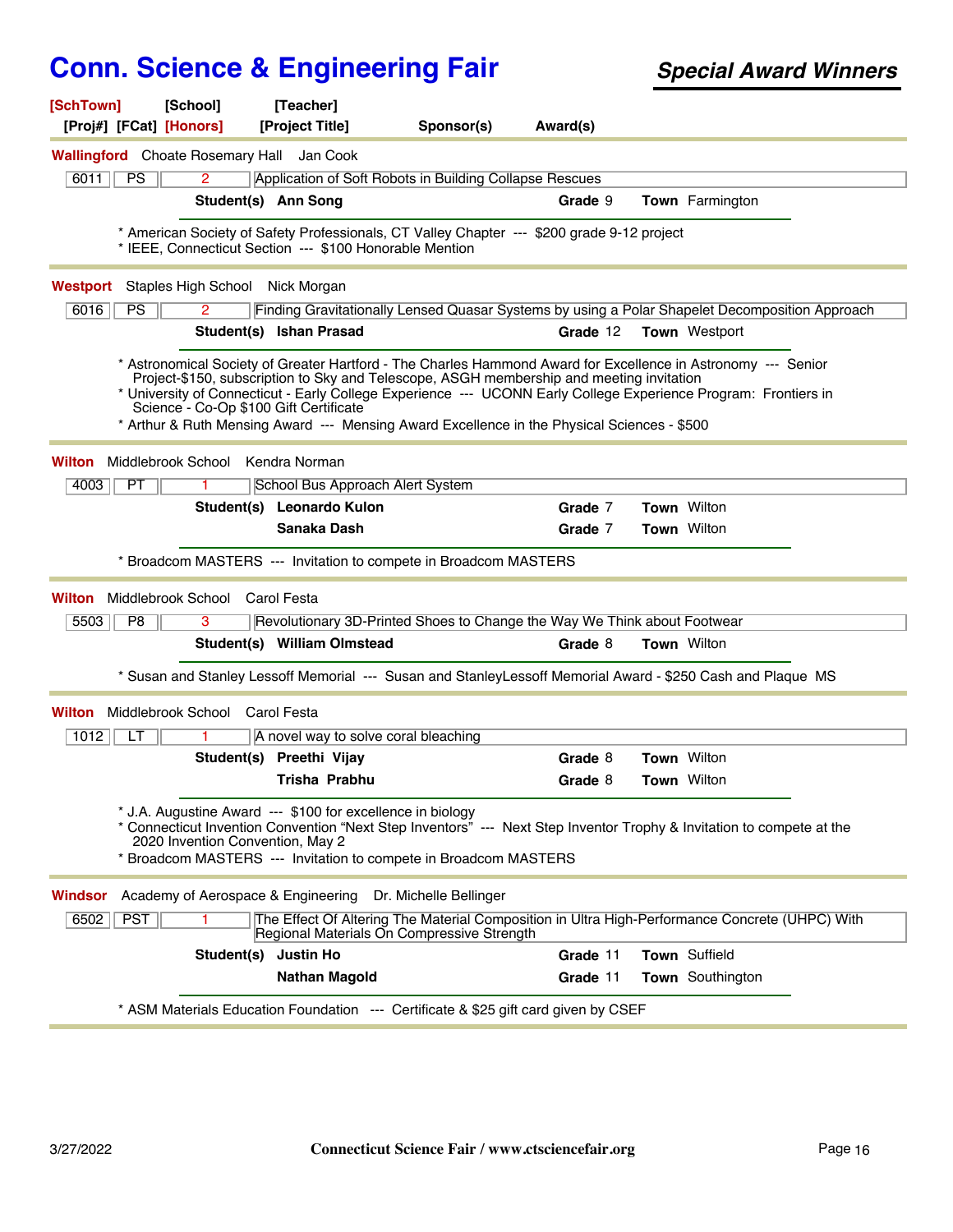| [SchTown]<br>[Proj#] [FCat] [Honors] | [School]                                                        | [Teacher]<br>[Project Title]                                                                                                                                                      | Sponsor(s) | Award(s) |                                                                                                                                                                                                                                                 |
|--------------------------------------|-----------------------------------------------------------------|-----------------------------------------------------------------------------------------------------------------------------------------------------------------------------------|------------|----------|-------------------------------------------------------------------------------------------------------------------------------------------------------------------------------------------------------------------------------------------------|
| Windsor                              |                                                                 | Academy of Aerospace & Engineering Dr. Michelle Bellinger                                                                                                                         |            |          |                                                                                                                                                                                                                                                 |
| <b>PST</b><br>6505                   | 1.                                                              | Piezoelectric Wind Harvesting Electrical Energy Conversion                                                                                                                        |            |          |                                                                                                                                                                                                                                                 |
|                                      |                                                                 | Student(s) Dylan Pueschel                                                                                                                                                         |            | Grade 12 | Town Hebron                                                                                                                                                                                                                                     |
|                                      |                                                                 | <b>John Watrous</b>                                                                                                                                                               |            | Grade 12 | Town Hartford                                                                                                                                                                                                                                   |
|                                      |                                                                 | * GENIUS Olympiad --- GENIUS Olympiad Competition for1st Place HS Future Sustainability with \$700 stipend                                                                        |            |          |                                                                                                                                                                                                                                                 |
| Windsor                              | Madina Academy                                                  | Mr. Coleman                                                                                                                                                                       |            |          |                                                                                                                                                                                                                                                 |
| 6059<br><b>PS</b>                    | 3                                                               |                                                                                                                                                                                   |            |          | A Proposal to Use Cost Effective Eco-friendly and Stronger Bricks for Modern Construction:                                                                                                                                                      |
|                                      |                                                                 | Student(s) Yameen Ahmed                                                                                                                                                           |            | Grade 9  | <b>Town</b> Vernon, Rockville                                                                                                                                                                                                                   |
|                                      |                                                                 | * Geology/Historic Project of Merit Award --- \$100 - Earth Science - Field work with Geologic or historic value                                                                  |            |          |                                                                                                                                                                                                                                                 |
| Windsor                              |                                                                 | The Loomis Chaffee School Koby Osei-Mensah                                                                                                                                        |            |          |                                                                                                                                                                                                                                                 |
| 6089<br><b>PS</b>                    |                                                                 | Analysis of Leading-Edge Devices on Aerodynamic Lift at Different Angles of Attack                                                                                                |            |          |                                                                                                                                                                                                                                                 |
|                                      |                                                                 | Student(s) Ting-Yo Tan                                                                                                                                                            |            | Grade 12 | Town Taipei                                                                                                                                                                                                                                     |
|                                      |                                                                 | * U.S. Air Force --- Certificate & \$25 gift card from CSEF<br>* American Institute of Aeronautics & Astronautics - Connecticut Section --- \$200 award, certificate              |            |          |                                                                                                                                                                                                                                                 |
| Windsor                              |                                                                 | The Loomis Chaffee School Koby Osei-Mensah                                                                                                                                        |            |          |                                                                                                                                                                                                                                                 |
| 6079<br><b>PS</b>                    |                                                                 | Games                                                                                                                                                                             |            |          | Introduction to Surreal Numbers: Exploring Real, Infinite and Infinitesimal Values and Their Hackenbush                                                                                                                                         |
|                                      |                                                                 | Student(s) Yat Him Cyrus Wong                                                                                                                                                     |            | Grade 12 | Town Hong Kong                                                                                                                                                                                                                                  |
|                                      |                                                                 | * Mu Alpha Theta --- Certificate, \$25 gift card given by CSEF                                                                                                                    |            |          |                                                                                                                                                                                                                                                 |
|                                      |                                                                 | <b>Woodbridge</b> Amity Regional High School Catherine Piscitelli                                                                                                                 |            |          |                                                                                                                                                                                                                                                 |
| PS<br>6090                           | 2                                                               | Terrain Accidents For Single Engine Aircraft                                                                                                                                      |            |          | The Optimization of a Ground Collision Avoidance System and Application to Inhibit Controlled Flight Into                                                                                                                                       |
|                                      |                                                                 | <b>Student(s) Mason Beaudette</b>                                                                                                                                                 |            | Grade 12 | Town Orange                                                                                                                                                                                                                                     |
|                                      |                                                                 | * American Institute of Aeronautics & Astronautics - Connecticut Section --- \$200 award, certificate                                                                             |            |          | * Office of Naval Research- U.S. Navy / U.S. Marine Corps --- High School- Certificate, \$75.00 gift card given by ONR                                                                                                                          |
|                                      |                                                                 | <b>Woodbridge</b> Amity Regional High School Catherine Piscitelli                                                                                                                 |            |          |                                                                                                                                                                                                                                                 |
| 6031<br><b>PS</b>                    |                                                                 |                                                                                                                                                                                   |            |          | Theoretical Modelling and Parameterization of a Novel-Actuator-Based Transtibial Pediatric Prosthetic                                                                                                                                           |
|                                      |                                                                 | Student(s) Aditi Bhattamishra                                                                                                                                                     |            | Grade 10 | Town Orange                                                                                                                                                                                                                                     |
|                                      |                                                                 | * IEEE, Connecticut Section --- \$250 Honors Award -Senior<br>* Wisner Chairman's Award --- \$500 cash & Plaque HS<br>* Otero Family Award --- The Otero Family Award; \$250 cash |            |          |                                                                                                                                                                                                                                                 |
|                                      |                                                                 | Woodbridge Amity Regional High School Catherine Piscitelli                                                                                                                        |            |          |                                                                                                                                                                                                                                                 |
| LS<br>3021                           | $\overline{2}$                                                  | Response to the Spread of Mosquito-Borne Diseases                                                                                                                                 |            |          | Creating a Frequency-Emitting Program to Enhance Mosquito Capture and Surveillance Efforts in                                                                                                                                                   |
|                                      |                                                                 | Student(s) Daniel Liu                                                                                                                                                             |            | Grade 11 | Town Woodbridge                                                                                                                                                                                                                                 |
|                                      | \$30,000 (\$7,500 per year)<br>2020 Invention Convention, May 2 |                                                                                                                                                                                   |            |          | * University of Hartford Scholarships --- University of Hartford Scholarship- For Excellence in Science or Mathematics<br>* Connecticut Invention Convention "Next Step Inventors" --- Next Step Inventor Trophy & Invitation to compete at the |